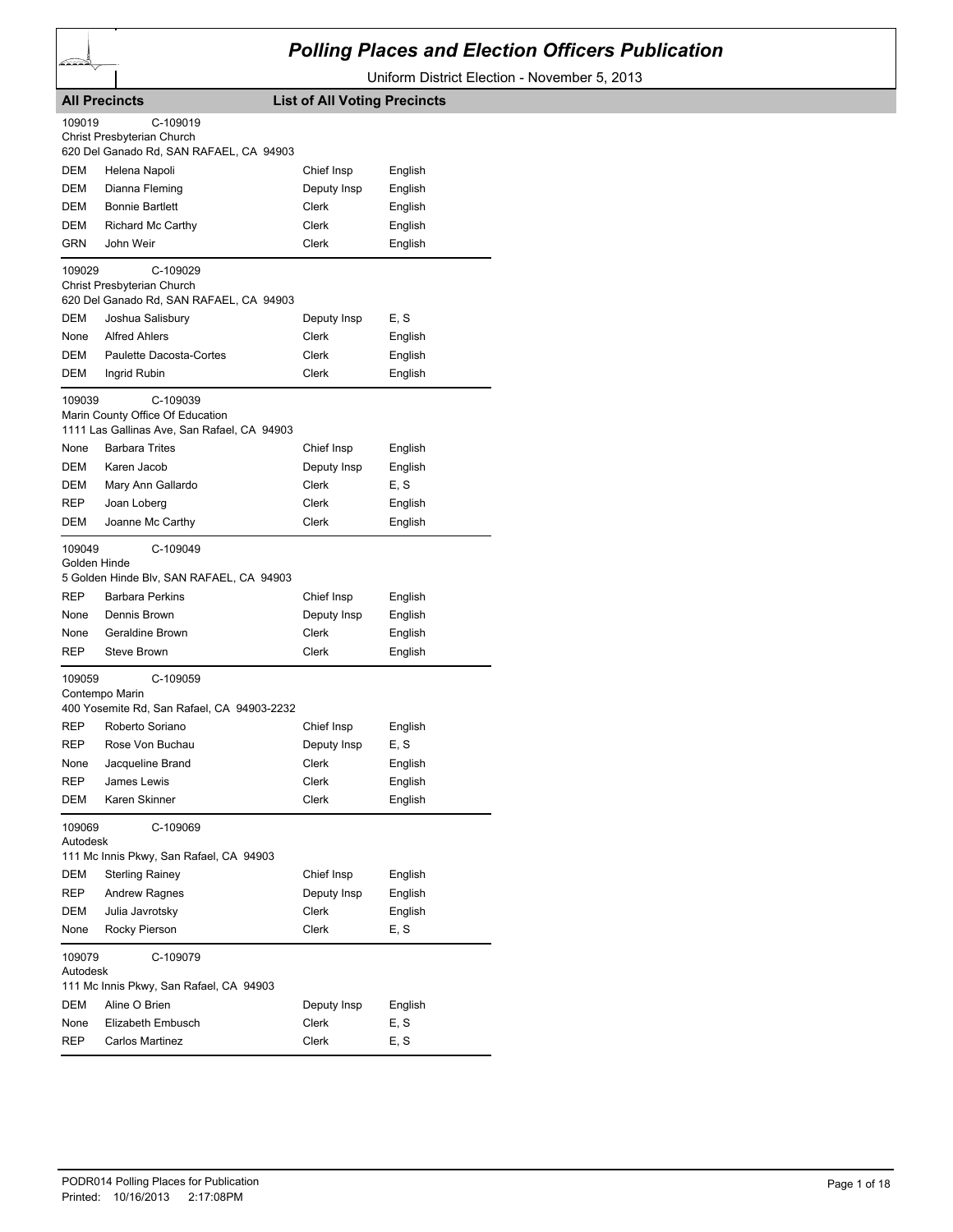| <b>All Precincts</b>   |                                                                                                                 | <b>List of All Voting Precincts</b> |                    |  |
|------------------------|-----------------------------------------------------------------------------------------------------------------|-------------------------------------|--------------------|--|
| 109080                 | PCT-109080                                                                                                      |                                     |                    |  |
| Nazareth House         | 245 Nova Albion Way, SAN RAFAEL, CA 94903                                                                       |                                     |                    |  |
| None                   | Paul Heere                                                                                                      | Chief Insp                          | E, S               |  |
| DEM                    | Stella Apostolos                                                                                                | Deputy Insp                         | English            |  |
| <b>GRN</b>             | Erin Branscome                                                                                                  | Clerk                               | English            |  |
| None                   | Wilfred Kay                                                                                                     | Clerk                               | English            |  |
| AI                     | Larriece Stuart                                                                                                 | Clerk                               | English            |  |
| 109089<br>Rotary Manor | C-109089<br>1821 Fifth Ave, San Rafael, CA 94901                                                                |                                     |                    |  |
| None                   | Mary Fran Mc Cluskey                                                                                            | Chief Insp                          | E, S               |  |
| None                   | Dan Windishman                                                                                                  | Deputy Insp                         | English            |  |
|                        | Wilhelmina Jean                                                                                                 | Clerk                               | English            |  |
| None                   | <b>Judith Pack</b>                                                                                              | Clerk                               | English            |  |
| DEM                    | Melrose Ross                                                                                                    | Clerk                               | E, S               |  |
| 109099<br>Rotary Manor | C-109099<br>1821 Fifth Ave, San Rafael, CA 94901                                                                |                                     |                    |  |
| DEM                    | <b>Stephine Wells</b>                                                                                           | Deputy Insp                         | E, S               |  |
| DEM                    | Janet O Sullivan                                                                                                | Clerk                               | English            |  |
| DEM                    | Timothy O Sullivan                                                                                              | Clerk                               | English            |  |
| DEM                    | Cecile Tescallo                                                                                                 | Clerk                               | English            |  |
| 109109<br><b>REP</b>   | C-109109<br>First Presbyterian Church of San Rafael<br>1510 5th Ave, San Rafael, CA 94901<br>William Hellar III |                                     |                    |  |
|                        |                                                                                                                 | Chief Insp                          | English            |  |
| None                   | Eva Disen Hellar                                                                                                | Deputy Insp                         | English            |  |
| None<br><b>DEM</b>     | Henrik Olsgaard                                                                                                 | Clerk                               | English            |  |
| GRN                    | <b>Bodil Platt</b><br>Gloria Potter                                                                             | Clerk<br>Clerk                      | English<br>English |  |
| 109119                 | C-109119<br>Lincoln Hill Community Church                                                                       |                                     |                    |  |
|                        | 1411 Lincoln Ave, San Rafael, CA 94901                                                                          |                                     |                    |  |
| None                   | Fernando Gomez                                                                                                  | Chief Insp                          | E, S               |  |
| DEM                    | Leslie Gould                                                                                                    | Deputy Insp                         | E, S               |  |
| REP                    | Robert Bandettini                                                                                               | Clerk                               | English            |  |
| REP                    | Andrea Leavitt                                                                                                  | Clerk                               | English            |  |
| <b>DEM</b>             | Manuel Lozano                                                                                                   | Clerk                               | E, S               |  |
| 109129                 | C-109129<br>Aegis Of San Rafael<br>111 Merrydale Rd, San Rafael, CA 94903-4070                                  |                                     |                    |  |
| DEM                    | Joleen Krueger                                                                                                  | Chief Insp                          | English            |  |
| REP                    | William Ashdown                                                                                                 | Deputy Insp                         | English            |  |
| DEM                    | Claire Golan                                                                                                    | Clerk                               | English            |  |
| <b>DEM</b>             | Milagro Ramirez                                                                                                 | Clerk                               | E, S               |  |
| 109130<br>Villa Marin  | PCT-109130<br>100 Thorndale Dr, SAN RAFAEL, CA 94903                                                            |                                     |                    |  |
| DEM                    | Helen Bodington                                                                                                 | Chief Insp                          | English            |  |
| DEM                    | Vivian Berliner                                                                                                 | Deputy Insp                         | English            |  |
| DEM                    | Mary Beery                                                                                                      | Clerk                               | English            |  |
| DEM                    | Alice Furst                                                                                                     | Clerk                               | English            |  |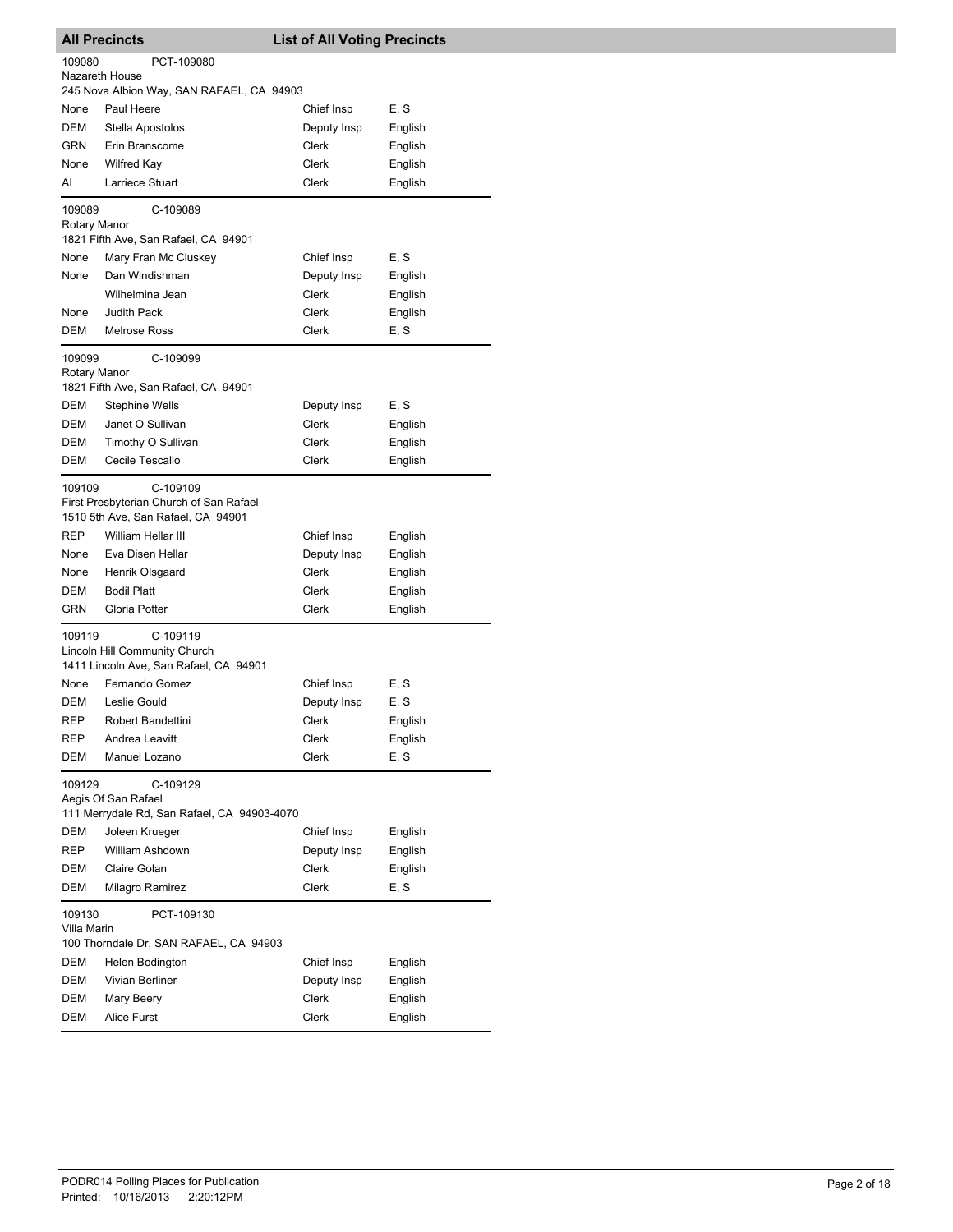| C-109139<br>109139<br>St Luke Presbyterian Church<br>10 Bayview Dr, SAN RAFAEL, CA 94901<br><b>Stanley Harrison</b><br>Chief Insp<br>None<br>English<br>DEM<br>Karen Marx<br>Deputy Insp<br>English<br><b>REP</b><br>Francis Johnston III<br>Clerk<br>English<br><b>Esther Marshall</b><br>Clerk<br>English<br>DEM<br>DEM<br>Connie Valentini<br>Clerk<br>E, S<br>109149<br>C-109149<br>San Rafael Fire Station #5<br>955 Point San Pedro Rd, San Rafael, CA 94901<br>DEM<br><b>Brandy Jones</b><br>Chief Insp<br>English<br>Sireah Mc Neill<br>DEM<br>Deputy Insp<br>English<br><b>REP</b><br>Daniel Crockett<br>Clerk<br>English<br>Clerk<br>E, S<br>DEM<br>James Duggan<br>DEM<br>Carole O Neil<br>Clerk<br>E, S<br>109159<br>C-109159<br>San Rafael Fire Sta #2<br>210 3rd St, San Rafael, CA 94901<br>Chief Insp<br>E, S<br>None<br>Jeffrey Moss<br>DEM<br>David Mandel<br>Deputy Insp<br>English<br>Fred Hajduk<br>Clerk<br>REP<br>English<br><b>Richard Lendall</b><br>Clerk<br><b>REP</b><br>English<br>Clerk<br>DEM<br><b>Berneice Moore</b><br>English<br>109340<br>PCT-109340<br><b>Trinity Community Church</b><br>1675 Grand Ave, SAN RAFAEL, CA 94901<br>REP<br>Sheryl Gorton<br>Chief Insp<br>English<br>DEM<br>Linda Cosgrove<br>Deputy Insp<br>English<br>REP<br>Sharon Hall<br>Clerk<br>English<br>E, S<br>Mayra Magdalena Linares<br>Clerk<br>109360<br>PCT-109360<br>San Rafael Fire Station #5<br>955 Point San Pedro Rd, San Rafael, CA 94901<br>DEM<br>E, S<br>Barry Taranto<br>Deputy Insp<br>Erica Armstrong<br>Clerk<br>English<br>None<br>REP<br>Jacqueline Placak<br>Clerk<br>English<br>109400<br>PCT-109400<br>Coleman School<br>800 Belle Avenue, San Rafael, CA 94901<br>DEM<br>Chief Insp<br>Donna Eng<br>English<br>E, S<br>DEM<br>Deputy Insp<br>Jai Conley<br>Ross Bishop<br>Clerk<br>English<br>None<br>DEM<br>Ronald Zbinovsky<br>Clerk<br>English<br>112169<br>C-112169<br>Dixie School<br>1175 Idylberry Rd, SAN RAFAEL, CA 94903<br>DEM<br>Robert Karfiol<br>Chief Insp<br>English<br>Dale Miller<br>Deputy Insp<br>English<br>None<br>E, S<br>DEM<br>Norman Nayfach<br>Clerk<br>DEM<br>Jeri Rayford<br>Clerk<br>English<br>112179<br>C-112179<br>Dixie School<br>1175 Idylberry Rd, SAN RAFAEL, CA 94903<br>REP<br>Malka Hanna<br>Deputy Insp<br>English<br>REP<br>Barbara Chism<br>Clerk<br>English<br>DEM<br><b>Philip Dutt</b><br>Clerk<br>English<br>GRN<br>Belinda Mixsell<br>Clerk<br>English | <b>All Precincts</b> |  | <b>List of All Voting Precincts</b> |  |  |
|-----------------------------------------------------------------------------------------------------------------------------------------------------------------------------------------------------------------------------------------------------------------------------------------------------------------------------------------------------------------------------------------------------------------------------------------------------------------------------------------------------------------------------------------------------------------------------------------------------------------------------------------------------------------------------------------------------------------------------------------------------------------------------------------------------------------------------------------------------------------------------------------------------------------------------------------------------------------------------------------------------------------------------------------------------------------------------------------------------------------------------------------------------------------------------------------------------------------------------------------------------------------------------------------------------------------------------------------------------------------------------------------------------------------------------------------------------------------------------------------------------------------------------------------------------------------------------------------------------------------------------------------------------------------------------------------------------------------------------------------------------------------------------------------------------------------------------------------------------------------------------------------------------------------------------------------------------------------------------------------------------------------------------------------------------------------------------------------------------------------------------------------------------------------------------------------------------------------------------------------------------------------------------------------------------------------------------------------------------------------------------------------------------------------------------------------------|----------------------|--|-------------------------------------|--|--|
|                                                                                                                                                                                                                                                                                                                                                                                                                                                                                                                                                                                                                                                                                                                                                                                                                                                                                                                                                                                                                                                                                                                                                                                                                                                                                                                                                                                                                                                                                                                                                                                                                                                                                                                                                                                                                                                                                                                                                                                                                                                                                                                                                                                                                                                                                                                                                                                                                                               |                      |  |                                     |  |  |
|                                                                                                                                                                                                                                                                                                                                                                                                                                                                                                                                                                                                                                                                                                                                                                                                                                                                                                                                                                                                                                                                                                                                                                                                                                                                                                                                                                                                                                                                                                                                                                                                                                                                                                                                                                                                                                                                                                                                                                                                                                                                                                                                                                                                                                                                                                                                                                                                                                               |                      |  |                                     |  |  |
|                                                                                                                                                                                                                                                                                                                                                                                                                                                                                                                                                                                                                                                                                                                                                                                                                                                                                                                                                                                                                                                                                                                                                                                                                                                                                                                                                                                                                                                                                                                                                                                                                                                                                                                                                                                                                                                                                                                                                                                                                                                                                                                                                                                                                                                                                                                                                                                                                                               |                      |  |                                     |  |  |
|                                                                                                                                                                                                                                                                                                                                                                                                                                                                                                                                                                                                                                                                                                                                                                                                                                                                                                                                                                                                                                                                                                                                                                                                                                                                                                                                                                                                                                                                                                                                                                                                                                                                                                                                                                                                                                                                                                                                                                                                                                                                                                                                                                                                                                                                                                                                                                                                                                               |                      |  |                                     |  |  |
|                                                                                                                                                                                                                                                                                                                                                                                                                                                                                                                                                                                                                                                                                                                                                                                                                                                                                                                                                                                                                                                                                                                                                                                                                                                                                                                                                                                                                                                                                                                                                                                                                                                                                                                                                                                                                                                                                                                                                                                                                                                                                                                                                                                                                                                                                                                                                                                                                                               |                      |  |                                     |  |  |
|                                                                                                                                                                                                                                                                                                                                                                                                                                                                                                                                                                                                                                                                                                                                                                                                                                                                                                                                                                                                                                                                                                                                                                                                                                                                                                                                                                                                                                                                                                                                                                                                                                                                                                                                                                                                                                                                                                                                                                                                                                                                                                                                                                                                                                                                                                                                                                                                                                               |                      |  |                                     |  |  |
|                                                                                                                                                                                                                                                                                                                                                                                                                                                                                                                                                                                                                                                                                                                                                                                                                                                                                                                                                                                                                                                                                                                                                                                                                                                                                                                                                                                                                                                                                                                                                                                                                                                                                                                                                                                                                                                                                                                                                                                                                                                                                                                                                                                                                                                                                                                                                                                                                                               |                      |  |                                     |  |  |
|                                                                                                                                                                                                                                                                                                                                                                                                                                                                                                                                                                                                                                                                                                                                                                                                                                                                                                                                                                                                                                                                                                                                                                                                                                                                                                                                                                                                                                                                                                                                                                                                                                                                                                                                                                                                                                                                                                                                                                                                                                                                                                                                                                                                                                                                                                                                                                                                                                               |                      |  |                                     |  |  |
|                                                                                                                                                                                                                                                                                                                                                                                                                                                                                                                                                                                                                                                                                                                                                                                                                                                                                                                                                                                                                                                                                                                                                                                                                                                                                                                                                                                                                                                                                                                                                                                                                                                                                                                                                                                                                                                                                                                                                                                                                                                                                                                                                                                                                                                                                                                                                                                                                                               |                      |  |                                     |  |  |
|                                                                                                                                                                                                                                                                                                                                                                                                                                                                                                                                                                                                                                                                                                                                                                                                                                                                                                                                                                                                                                                                                                                                                                                                                                                                                                                                                                                                                                                                                                                                                                                                                                                                                                                                                                                                                                                                                                                                                                                                                                                                                                                                                                                                                                                                                                                                                                                                                                               |                      |  |                                     |  |  |
|                                                                                                                                                                                                                                                                                                                                                                                                                                                                                                                                                                                                                                                                                                                                                                                                                                                                                                                                                                                                                                                                                                                                                                                                                                                                                                                                                                                                                                                                                                                                                                                                                                                                                                                                                                                                                                                                                                                                                                                                                                                                                                                                                                                                                                                                                                                                                                                                                                               |                      |  |                                     |  |  |
|                                                                                                                                                                                                                                                                                                                                                                                                                                                                                                                                                                                                                                                                                                                                                                                                                                                                                                                                                                                                                                                                                                                                                                                                                                                                                                                                                                                                                                                                                                                                                                                                                                                                                                                                                                                                                                                                                                                                                                                                                                                                                                                                                                                                                                                                                                                                                                                                                                               |                      |  |                                     |  |  |
|                                                                                                                                                                                                                                                                                                                                                                                                                                                                                                                                                                                                                                                                                                                                                                                                                                                                                                                                                                                                                                                                                                                                                                                                                                                                                                                                                                                                                                                                                                                                                                                                                                                                                                                                                                                                                                                                                                                                                                                                                                                                                                                                                                                                                                                                                                                                                                                                                                               |                      |  |                                     |  |  |
|                                                                                                                                                                                                                                                                                                                                                                                                                                                                                                                                                                                                                                                                                                                                                                                                                                                                                                                                                                                                                                                                                                                                                                                                                                                                                                                                                                                                                                                                                                                                                                                                                                                                                                                                                                                                                                                                                                                                                                                                                                                                                                                                                                                                                                                                                                                                                                                                                                               |                      |  |                                     |  |  |
|                                                                                                                                                                                                                                                                                                                                                                                                                                                                                                                                                                                                                                                                                                                                                                                                                                                                                                                                                                                                                                                                                                                                                                                                                                                                                                                                                                                                                                                                                                                                                                                                                                                                                                                                                                                                                                                                                                                                                                                                                                                                                                                                                                                                                                                                                                                                                                                                                                               |                      |  |                                     |  |  |
|                                                                                                                                                                                                                                                                                                                                                                                                                                                                                                                                                                                                                                                                                                                                                                                                                                                                                                                                                                                                                                                                                                                                                                                                                                                                                                                                                                                                                                                                                                                                                                                                                                                                                                                                                                                                                                                                                                                                                                                                                                                                                                                                                                                                                                                                                                                                                                                                                                               |                      |  |                                     |  |  |
|                                                                                                                                                                                                                                                                                                                                                                                                                                                                                                                                                                                                                                                                                                                                                                                                                                                                                                                                                                                                                                                                                                                                                                                                                                                                                                                                                                                                                                                                                                                                                                                                                                                                                                                                                                                                                                                                                                                                                                                                                                                                                                                                                                                                                                                                                                                                                                                                                                               |                      |  |                                     |  |  |
|                                                                                                                                                                                                                                                                                                                                                                                                                                                                                                                                                                                                                                                                                                                                                                                                                                                                                                                                                                                                                                                                                                                                                                                                                                                                                                                                                                                                                                                                                                                                                                                                                                                                                                                                                                                                                                                                                                                                                                                                                                                                                                                                                                                                                                                                                                                                                                                                                                               |                      |  |                                     |  |  |
|                                                                                                                                                                                                                                                                                                                                                                                                                                                                                                                                                                                                                                                                                                                                                                                                                                                                                                                                                                                                                                                                                                                                                                                                                                                                                                                                                                                                                                                                                                                                                                                                                                                                                                                                                                                                                                                                                                                                                                                                                                                                                                                                                                                                                                                                                                                                                                                                                                               |                      |  |                                     |  |  |
|                                                                                                                                                                                                                                                                                                                                                                                                                                                                                                                                                                                                                                                                                                                                                                                                                                                                                                                                                                                                                                                                                                                                                                                                                                                                                                                                                                                                                                                                                                                                                                                                                                                                                                                                                                                                                                                                                                                                                                                                                                                                                                                                                                                                                                                                                                                                                                                                                                               |                      |  |                                     |  |  |
|                                                                                                                                                                                                                                                                                                                                                                                                                                                                                                                                                                                                                                                                                                                                                                                                                                                                                                                                                                                                                                                                                                                                                                                                                                                                                                                                                                                                                                                                                                                                                                                                                                                                                                                                                                                                                                                                                                                                                                                                                                                                                                                                                                                                                                                                                                                                                                                                                                               |                      |  |                                     |  |  |
|                                                                                                                                                                                                                                                                                                                                                                                                                                                                                                                                                                                                                                                                                                                                                                                                                                                                                                                                                                                                                                                                                                                                                                                                                                                                                                                                                                                                                                                                                                                                                                                                                                                                                                                                                                                                                                                                                                                                                                                                                                                                                                                                                                                                                                                                                                                                                                                                                                               |                      |  |                                     |  |  |
|                                                                                                                                                                                                                                                                                                                                                                                                                                                                                                                                                                                                                                                                                                                                                                                                                                                                                                                                                                                                                                                                                                                                                                                                                                                                                                                                                                                                                                                                                                                                                                                                                                                                                                                                                                                                                                                                                                                                                                                                                                                                                                                                                                                                                                                                                                                                                                                                                                               |                      |  |                                     |  |  |
|                                                                                                                                                                                                                                                                                                                                                                                                                                                                                                                                                                                                                                                                                                                                                                                                                                                                                                                                                                                                                                                                                                                                                                                                                                                                                                                                                                                                                                                                                                                                                                                                                                                                                                                                                                                                                                                                                                                                                                                                                                                                                                                                                                                                                                                                                                                                                                                                                                               |                      |  |                                     |  |  |
|                                                                                                                                                                                                                                                                                                                                                                                                                                                                                                                                                                                                                                                                                                                                                                                                                                                                                                                                                                                                                                                                                                                                                                                                                                                                                                                                                                                                                                                                                                                                                                                                                                                                                                                                                                                                                                                                                                                                                                                                                                                                                                                                                                                                                                                                                                                                                                                                                                               |                      |  |                                     |  |  |
|                                                                                                                                                                                                                                                                                                                                                                                                                                                                                                                                                                                                                                                                                                                                                                                                                                                                                                                                                                                                                                                                                                                                                                                                                                                                                                                                                                                                                                                                                                                                                                                                                                                                                                                                                                                                                                                                                                                                                                                                                                                                                                                                                                                                                                                                                                                                                                                                                                               |                      |  |                                     |  |  |
|                                                                                                                                                                                                                                                                                                                                                                                                                                                                                                                                                                                                                                                                                                                                                                                                                                                                                                                                                                                                                                                                                                                                                                                                                                                                                                                                                                                                                                                                                                                                                                                                                                                                                                                                                                                                                                                                                                                                                                                                                                                                                                                                                                                                                                                                                                                                                                                                                                               |                      |  |                                     |  |  |
|                                                                                                                                                                                                                                                                                                                                                                                                                                                                                                                                                                                                                                                                                                                                                                                                                                                                                                                                                                                                                                                                                                                                                                                                                                                                                                                                                                                                                                                                                                                                                                                                                                                                                                                                                                                                                                                                                                                                                                                                                                                                                                                                                                                                                                                                                                                                                                                                                                               |                      |  |                                     |  |  |
|                                                                                                                                                                                                                                                                                                                                                                                                                                                                                                                                                                                                                                                                                                                                                                                                                                                                                                                                                                                                                                                                                                                                                                                                                                                                                                                                                                                                                                                                                                                                                                                                                                                                                                                                                                                                                                                                                                                                                                                                                                                                                                                                                                                                                                                                                                                                                                                                                                               |                      |  |                                     |  |  |
|                                                                                                                                                                                                                                                                                                                                                                                                                                                                                                                                                                                                                                                                                                                                                                                                                                                                                                                                                                                                                                                                                                                                                                                                                                                                                                                                                                                                                                                                                                                                                                                                                                                                                                                                                                                                                                                                                                                                                                                                                                                                                                                                                                                                                                                                                                                                                                                                                                               |                      |  |                                     |  |  |
|                                                                                                                                                                                                                                                                                                                                                                                                                                                                                                                                                                                                                                                                                                                                                                                                                                                                                                                                                                                                                                                                                                                                                                                                                                                                                                                                                                                                                                                                                                                                                                                                                                                                                                                                                                                                                                                                                                                                                                                                                                                                                                                                                                                                                                                                                                                                                                                                                                               |                      |  |                                     |  |  |
|                                                                                                                                                                                                                                                                                                                                                                                                                                                                                                                                                                                                                                                                                                                                                                                                                                                                                                                                                                                                                                                                                                                                                                                                                                                                                                                                                                                                                                                                                                                                                                                                                                                                                                                                                                                                                                                                                                                                                                                                                                                                                                                                                                                                                                                                                                                                                                                                                                               |                      |  |                                     |  |  |
|                                                                                                                                                                                                                                                                                                                                                                                                                                                                                                                                                                                                                                                                                                                                                                                                                                                                                                                                                                                                                                                                                                                                                                                                                                                                                                                                                                                                                                                                                                                                                                                                                                                                                                                                                                                                                                                                                                                                                                                                                                                                                                                                                                                                                                                                                                                                                                                                                                               |                      |  |                                     |  |  |
|                                                                                                                                                                                                                                                                                                                                                                                                                                                                                                                                                                                                                                                                                                                                                                                                                                                                                                                                                                                                                                                                                                                                                                                                                                                                                                                                                                                                                                                                                                                                                                                                                                                                                                                                                                                                                                                                                                                                                                                                                                                                                                                                                                                                                                                                                                                                                                                                                                               |                      |  |                                     |  |  |
|                                                                                                                                                                                                                                                                                                                                                                                                                                                                                                                                                                                                                                                                                                                                                                                                                                                                                                                                                                                                                                                                                                                                                                                                                                                                                                                                                                                                                                                                                                                                                                                                                                                                                                                                                                                                                                                                                                                                                                                                                                                                                                                                                                                                                                                                                                                                                                                                                                               |                      |  |                                     |  |  |
|                                                                                                                                                                                                                                                                                                                                                                                                                                                                                                                                                                                                                                                                                                                                                                                                                                                                                                                                                                                                                                                                                                                                                                                                                                                                                                                                                                                                                                                                                                                                                                                                                                                                                                                                                                                                                                                                                                                                                                                                                                                                                                                                                                                                                                                                                                                                                                                                                                               |                      |  |                                     |  |  |
|                                                                                                                                                                                                                                                                                                                                                                                                                                                                                                                                                                                                                                                                                                                                                                                                                                                                                                                                                                                                                                                                                                                                                                                                                                                                                                                                                                                                                                                                                                                                                                                                                                                                                                                                                                                                                                                                                                                                                                                                                                                                                                                                                                                                                                                                                                                                                                                                                                               |                      |  |                                     |  |  |
|                                                                                                                                                                                                                                                                                                                                                                                                                                                                                                                                                                                                                                                                                                                                                                                                                                                                                                                                                                                                                                                                                                                                                                                                                                                                                                                                                                                                                                                                                                                                                                                                                                                                                                                                                                                                                                                                                                                                                                                                                                                                                                                                                                                                                                                                                                                                                                                                                                               |                      |  |                                     |  |  |
|                                                                                                                                                                                                                                                                                                                                                                                                                                                                                                                                                                                                                                                                                                                                                                                                                                                                                                                                                                                                                                                                                                                                                                                                                                                                                                                                                                                                                                                                                                                                                                                                                                                                                                                                                                                                                                                                                                                                                                                                                                                                                                                                                                                                                                                                                                                                                                                                                                               |                      |  |                                     |  |  |
|                                                                                                                                                                                                                                                                                                                                                                                                                                                                                                                                                                                                                                                                                                                                                                                                                                                                                                                                                                                                                                                                                                                                                                                                                                                                                                                                                                                                                                                                                                                                                                                                                                                                                                                                                                                                                                                                                                                                                                                                                                                                                                                                                                                                                                                                                                                                                                                                                                               |                      |  |                                     |  |  |
|                                                                                                                                                                                                                                                                                                                                                                                                                                                                                                                                                                                                                                                                                                                                                                                                                                                                                                                                                                                                                                                                                                                                                                                                                                                                                                                                                                                                                                                                                                                                                                                                                                                                                                                                                                                                                                                                                                                                                                                                                                                                                                                                                                                                                                                                                                                                                                                                                                               |                      |  |                                     |  |  |
|                                                                                                                                                                                                                                                                                                                                                                                                                                                                                                                                                                                                                                                                                                                                                                                                                                                                                                                                                                                                                                                                                                                                                                                                                                                                                                                                                                                                                                                                                                                                                                                                                                                                                                                                                                                                                                                                                                                                                                                                                                                                                                                                                                                                                                                                                                                                                                                                                                               |                      |  |                                     |  |  |
|                                                                                                                                                                                                                                                                                                                                                                                                                                                                                                                                                                                                                                                                                                                                                                                                                                                                                                                                                                                                                                                                                                                                                                                                                                                                                                                                                                                                                                                                                                                                                                                                                                                                                                                                                                                                                                                                                                                                                                                                                                                                                                                                                                                                                                                                                                                                                                                                                                               |                      |  |                                     |  |  |
|                                                                                                                                                                                                                                                                                                                                                                                                                                                                                                                                                                                                                                                                                                                                                                                                                                                                                                                                                                                                                                                                                                                                                                                                                                                                                                                                                                                                                                                                                                                                                                                                                                                                                                                                                                                                                                                                                                                                                                                                                                                                                                                                                                                                                                                                                                                                                                                                                                               |                      |  |                                     |  |  |
|                                                                                                                                                                                                                                                                                                                                                                                                                                                                                                                                                                                                                                                                                                                                                                                                                                                                                                                                                                                                                                                                                                                                                                                                                                                                                                                                                                                                                                                                                                                                                                                                                                                                                                                                                                                                                                                                                                                                                                                                                                                                                                                                                                                                                                                                                                                                                                                                                                               |                      |  |                                     |  |  |
|                                                                                                                                                                                                                                                                                                                                                                                                                                                                                                                                                                                                                                                                                                                                                                                                                                                                                                                                                                                                                                                                                                                                                                                                                                                                                                                                                                                                                                                                                                                                                                                                                                                                                                                                                                                                                                                                                                                                                                                                                                                                                                                                                                                                                                                                                                                                                                                                                                               |                      |  |                                     |  |  |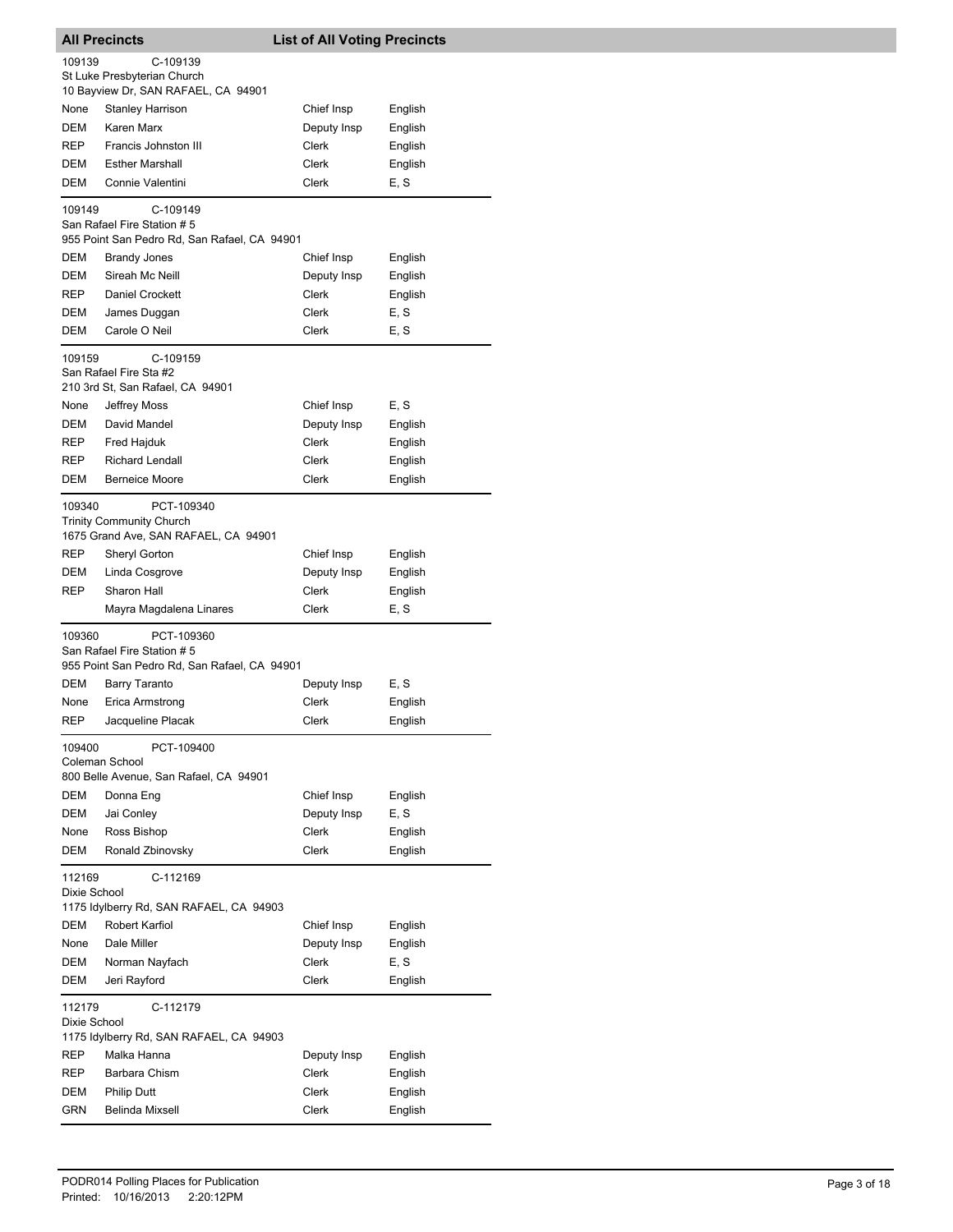|                        | <b>All Precincts</b>                                                                | <b>List of All Voting Precincts</b> |         |
|------------------------|-------------------------------------------------------------------------------------|-------------------------------------|---------|
| 112189                 | C-112189<br>Marinwood Community Center                                              |                                     |         |
|                        | 775 Miller Creek Rd, San Rafael, CA 94903                                           |                                     |         |
| GRN                    | Mark Williamson                                                                     | Chief Insp                          | English |
| DEM                    | Ann Melanephy                                                                       | Deputy Insp                         | English |
| DEM                    | Joyce Comach                                                                        | Clerk                               | English |
| DEM                    | Jeanne Hart                                                                         | Clerk                               | English |
| DEM                    | James Stapleton                                                                     | Clerk                               | English |
| 112199                 | C-112199<br>Marinwood Community Center<br>775 Miller Creek Rd, San Rafael, CA 94903 |                                     |         |
| <b>REP</b>             | Douglas Mc Vae                                                                      | Deputy Insp                         | English |
|                        | <b>Hector Castro</b>                                                                | Clerk                               | E, S    |
| DEM                    | Michele Mizany                                                                      | Clerk                               | English |
| DEM                    | Margaret Veneman                                                                    | Clerk                               | English |
| 112209<br>Golden Hinde | C-112209<br>5 Golden Hinde Blv, SAN RAFAEL, CA 94903                                |                                     |         |
| DEM                    | Barbara Sebring                                                                     | Deputy Insp                         | English |
| REP                    | <b>Raymond Perkins</b>                                                              | Clerk                               | English |
| REP                    | <b>Avard Walker III</b>                                                             | Clerk                               | English |
| 112219<br>Venetia Oaks | C-112219<br>263 N San Pedro Rd, San Rafael, CA 94903                                |                                     |         |
|                        | Shirley Sinclair                                                                    | Chief Insp                          | English |
| DEM                    | Charylu Roberts                                                                     | Deputy Insp                         | English |
| DEM                    | Kenna Hunt                                                                          | Clerk                               | English |
| DEM                    | Jane Kloh                                                                           | Clerk                               | English |
| None                   | Jeanne Wilson                                                                       | Clerk                               | English |
| 112229                 | C-112229<br>Korean Presbyterian Church<br>635 Adrian Way, San Rafael, CA 94903      |                                     |         |
| DEM                    | Dorothy Brown                                                                       | Chief Insp                          | English |
| None                   | Mary Nordquist                                                                      | Deputy Insp                         | English |
| DEM                    | Marilyn Bagshaw                                                                     | Clerk                               | English |
| DEM                    | Janet Smith                                                                         | Clerk                               | English |
| 112239                 | C-112239                                                                            |                                     |         |
|                        | St Luke Presbyterian Church<br>10 Bayview Dr, SAN RAFAEL, CA 94901                  |                                     |         |
| None                   | Max Probst                                                                          | Deputy Insp                         | English |
| <b>REP</b>             | <b>Heinz Dreier</b>                                                                 | Clerk                               | English |
| REP                    | <b>Thomas Moore</b>                                                                 | Clerk                               | English |
| 203019                 | C-203019<br>Fairfax Women's Club<br>46 Park Rd, FAIRFAX, CA 94930                   |                                     |         |
| REF                    | Patricia Lesavoy                                                                    | Chief Insp                          | English |
| DEM                    | Caine Starelli                                                                      | Deputy Insp                         | English |
| DEM                    | <b>Silver Clark</b>                                                                 | Clerk                               | English |
| DEM                    | Lorraine Ellie                                                                      | Clerk                               | English |
| None                   | Richard Marianetti                                                                  | <b>Clerk</b>                        | E, S    |
| 203029                 | C-203029<br>Fairfax Women's Club<br>46 Park Rd, FAIRFAX, CA 94930                   |                                     |         |
| REP                    | Eleanor Prugh                                                                       | Deputy Insp                         | English |
| DEM                    | <b>Allison Clark</b>                                                                | Clerk                               | English |
| DEM                    | Valeri Hood                                                                         | Clerk                               | English |
| DEM                    | Rose Wager                                                                          | Clerk                               | English |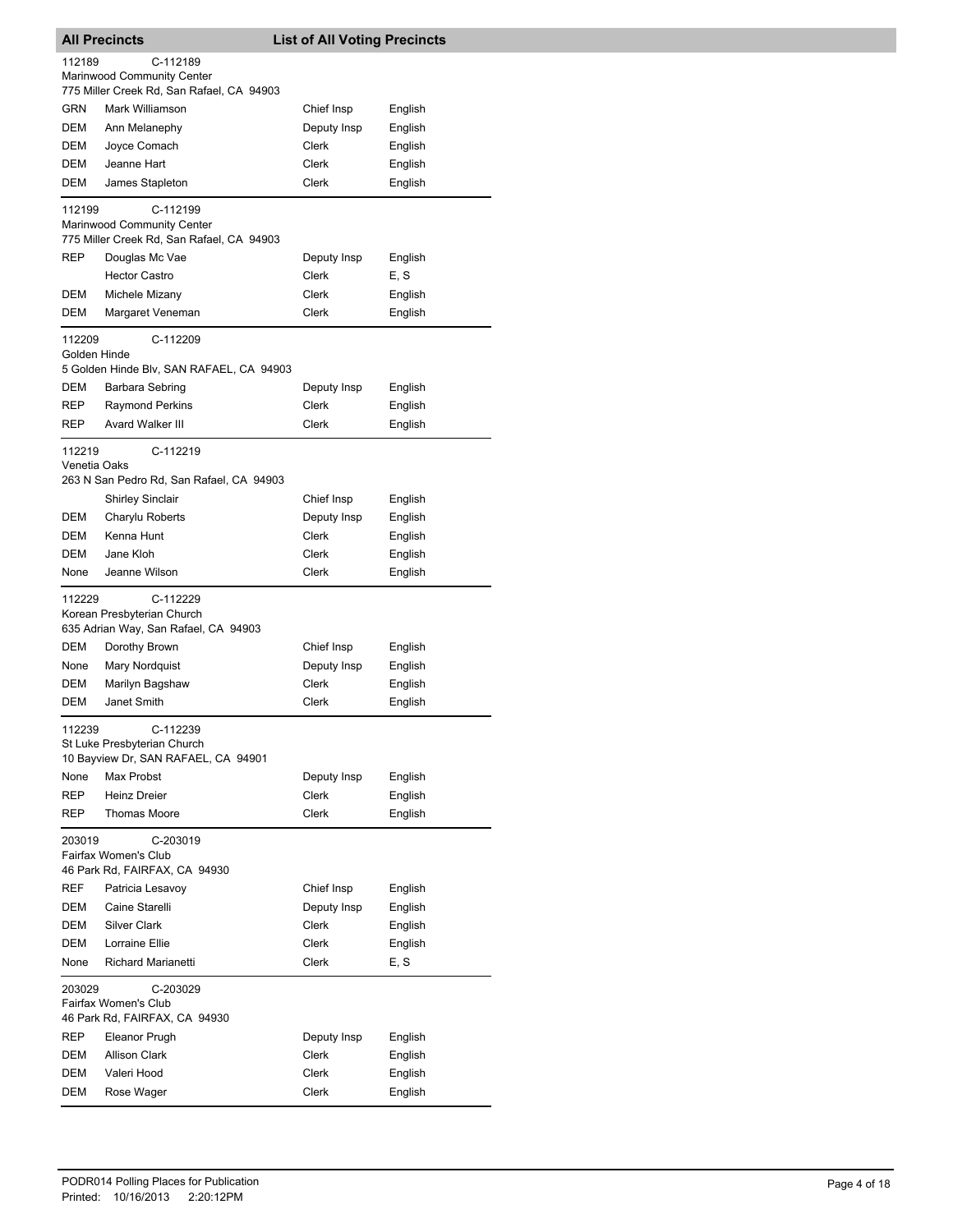|                         | <b>All Precincts</b>                                                             | <b>List of All Voting Precincts</b> |         |
|-------------------------|----------------------------------------------------------------------------------|-------------------------------------|---------|
| 203040                  | PCT-203040                                                                       |                                     |         |
| Manor School            | 150 Oak Manor Dr, Fairfax, CA 94930                                              |                                     |         |
| DEM                     | <b>Ruth Zamist</b>                                                               | Deputy Insp                         | English |
| DEM                     | <b>Cynthia Swift</b>                                                             | Clerk                               | English |
| DEM                     | Kayla Van Norman                                                                 | Clerk                               | English |
| 203060                  | PCT-203060<br>Fairfax Regional Library                                           |                                     |         |
|                         | 2097 Sir Francis Drake Blvd, Fairfax, CA 94930-1115                              |                                     |         |
| DEM                     | Joyce Cole                                                                       | Chief Insp                          | English |
| None                    | <b>Carlos Morales</b>                                                            | Deputy Insp                         | E, S    |
| DEM                     | True Anne Boardman Heitz                                                         | Clerk                               | E, S    |
| DEM                     | Linda Schwarzenberg                                                              | Clerk                               | E, S    |
| 203080<br>Bennett House | PCT-203080                                                                       |                                     |         |
| <b>DEM</b>              | 53 Taylor Drive (Claus & Taylor), FAIRFAX, CA 94930<br>Denyce Vogler-Codoni      |                                     |         |
|                         |                                                                                  | Chief Insp                          | English |
| GRN                     | Cindi Darling                                                                    | Deputy Insp                         | English |
| None                    | Kathryn Cotton                                                                   | Clerk                               | English |
| DEM                     | Cythea Harrison-Homitz                                                           | Clerk                               | English |
| 204039<br>Masonic Lodge | C-204039                                                                         |                                     |         |
|                         | 1122 Magnolia Ave, LARKSPUR, CA 94939                                            |                                     |         |
| DEM                     | Peter Mellini                                                                    | Chief Insp                          | English |
| DEM                     | Peter Whittlesey                                                                 | Deputy Insp                         | E, S    |
| DEM                     | Rosalind S Seiden                                                                | Clerk                               | English |
| LIB                     | Derek Wilson                                                                     | <b>Clerk</b>                        | English |
| 204049                  | C-204049<br>St Sebastian's Church<br>373 Bon Air Rd, KENTFIELD, CA 94904         |                                     |         |
| DEM                     | Michelle Mayfield-Baske                                                          | Chief Insp                          | English |
| REP                     | <b>Ruth Baney</b>                                                                | Deputy Insp                         | English |
| <b>REP</b>              | Carolyn Emilie Dingwall                                                          | Clerk                               | English |
| DEM                     | Milton Mc Gowan                                                                  | Clerk                               | English |
| 204059                  | C-204059                                                                         |                                     |         |
| Cape Marin              | 1 Laderman Ln, Greenbrae, CA 94904-2482                                          |                                     |         |
| <b>REP</b>              | <b>Robert Gonzalez</b>                                                           | Chief Insp                          | English |
| None                    | Fred Ferroggiaro                                                                 | Deputy Insp                         | E, S    |
| DEM                     | Ld Honeycutt                                                                     | Clerk                               | English |
| None                    | Timothy O Keefe                                                                  | Clerk                               | English |
| GRN                     | Michael Wyman                                                                    | Clerk                               | E, S    |
| 204069                  | C-204069                                                                         |                                     |         |
| Masonic Lodge           | 1122 Magnolia Ave, LARKSPUR, CA 94939                                            |                                     |         |
| None                    | Judith Lampear                                                                   | Deputy Insp                         | English |
| DEM                     | Patricia Becker                                                                  | Clerk                               | English |
| REP                     | Rosemary Livingston                                                              | Clerk                               | English |
| 204079                  | C-204079<br>Redwoods Presbyterian Church<br>110 Magnolia Ave, LARKSPUR, CA 94939 |                                     |         |
| DEM                     | Frank Gold                                                                       | Chief Insp                          | English |
| None                    | <b>Cheryl Wheeler</b>                                                            | Deputy Insp                         | English |
| DEM                     | Barbara Galyen                                                                   | Clerk                               | English |
| DEM                     | Aileen Murphy                                                                    | Clerk                               | English |
| REP                     | <b>Charles Wheeler</b>                                                           | Clerk                               | English |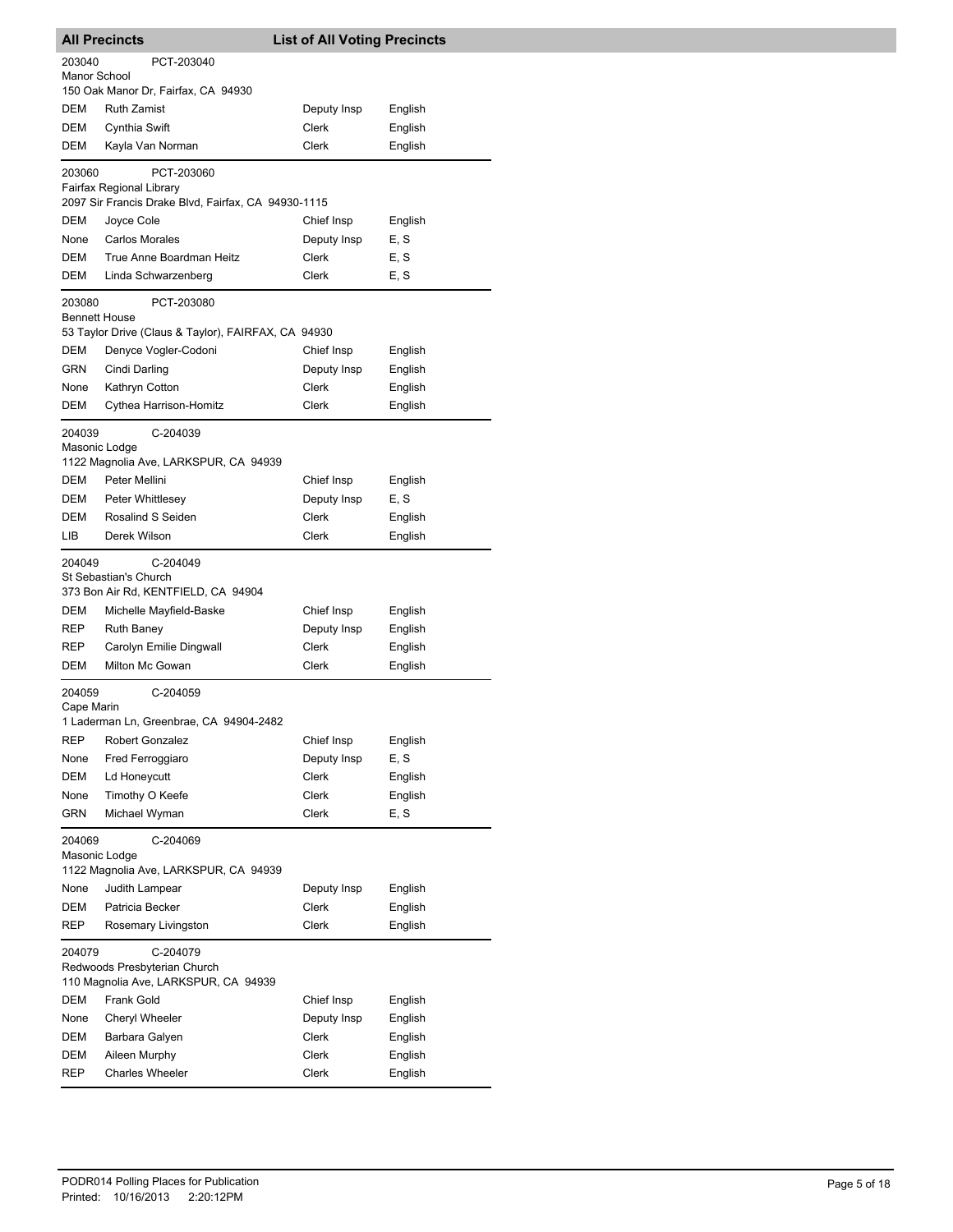|                       | <b>All Precincts</b>                                                                      | <b>List of All Voting Precincts</b> |                 |
|-----------------------|-------------------------------------------------------------------------------------------|-------------------------------------|-----------------|
| 204390                | PCT-204390                                                                                |                                     |                 |
| The Tamalpais         |                                                                                           |                                     |                 |
|                       | 501 Via Casitas, Greenbrae, CA 94904                                                      |                                     |                 |
| None                  | Kristine Krupp                                                                            | Chief Insp                          | English         |
| <b>REP</b>            | Jo Ann Wisnes                                                                             | Deputy Insp                         | English         |
| DEM                   | Dolores Black                                                                             | Clerk                               | E, S            |
| <b>REP</b>            | Myrna Encinas Pepper                                                                      | Clerk                               | E, S            |
| 204410                | PCT-204410                                                                                |                                     |                 |
|                       | Larkspur Recreation Department<br>240 Doherty Drive, Larkspur, CA 94939                   |                                     |                 |
| <b>DEM</b>            | Edward Wynne Jr                                                                           | Chief Insp                          | English         |
| DEM                   | Michael Roller                                                                            | Deputy Insp                         | English         |
| DEM                   | <b>Barbe Noyer</b>                                                                        | Clerk                               | English         |
| <b>GRN</b>            | Joel Roller                                                                               | Clerk                               | English         |
| 207089<br>Ross School | C-207089                                                                                  |                                     |                 |
|                       | 9 Lagunitas Rd, Ross, CA 94957                                                            |                                     |                 |
| REP                   | Sally Reed                                                                                | Chief Insp                          | English         |
| <b>REP</b>            | Marty Bautista                                                                            | Deputy Insp                         | English         |
| GRN                   | Donna Bjorn                                                                               | Clerk                               | English         |
| DEM                   | <b>Cynthia Clements</b>                                                                   | Clerk                               | English         |
| REP                   | <b>Shelley Winn</b>                                                                       | Clerk                               | English         |
| 208099                | C-208099                                                                                  |                                     |                 |
|                       | Ross Valley Fire Station #20                                                              |                                     |                 |
|                       | Arroyo & Butterfield Rd, San Anselmo, CA 94960-1262                                       |                                     |                 |
| DEM                   | Donald Drotman                                                                            | Chief Insp                          | English         |
| REP                   | Susan Nelson                                                                              | Deputy Insp                         | English         |
| DEM                   | Mary De Carlo                                                                             | Clerk                               | E, S            |
| DEM                   | <b>Ross Elkins</b>                                                                        | Clerk                               | English         |
| DEM                   | Wilma Smith                                                                               | Clerk                               | English         |
| 208109                | C-208109<br>American Legion Hall                                                          |                                     |                 |
|                       | 120 Veterans Place, San Anselmo, CA 94960                                                 |                                     |                 |
| DEM                   | Janet Zeller                                                                              | Chief Insp                          | English         |
| REP                   | Louis Baesel                                                                              | Deputy Insp                         | English         |
| <b>DEM</b>            | William Coleman                                                                           | Clerk                               | English         |
| DEM                   | Karen Flagg                                                                               | Clerk                               | English         |
| DEM                   | Cornelius Keane                                                                           | Clerk                               | English         |
| 208119                | C-208119<br>First Presbyterian Church Of San Anselmo                                      |                                     |                 |
| DEM                   | 72 Kensington Rd, San Anselmo, CA 94960<br>David Pittle                                   | Chief Insp                          |                 |
| DEM                   |                                                                                           |                                     | E, S            |
|                       | Edie Brennan                                                                              | Deputy Insp                         | English         |
| DEM                   | Enid Albedi                                                                               | Clerk                               | English         |
| DEM                   | John Boudett                                                                              | Clerk                               | English         |
| 208129                | C-208129<br>American Legion Hall<br>120 Veterans Place, San Anselmo, CA 94960             |                                     |                 |
| DEM                   | Ora Hatheway                                                                              | Deputy Insp                         | English         |
| None                  |                                                                                           | Clerk                               |                 |
| <b>DEM</b>            | Katelyn Ann Johnson                                                                       | Clerk                               | English         |
| AI                    | Marilyn Nelson<br>Bryan Sousa                                                             | Clerk                               | E, S<br>English |
|                       |                                                                                           |                                     |                 |
| 208139                | C-208139<br>Methodist Church Of San Rafael<br>199 Greenfield Avenue, San Rafael, CA 94901 |                                     |                 |
| REP                   | Don Magdanz                                                                               | Chief Insp                          | English         |
| None                  | <b>Trudi Smith</b>                                                                        | Deputy Insp                         | English         |
| None                  | Paula Beard                                                                               | Clerk                               | English         |
| REP                   | <b>Lester Foote</b>                                                                       | Clerk                               | English         |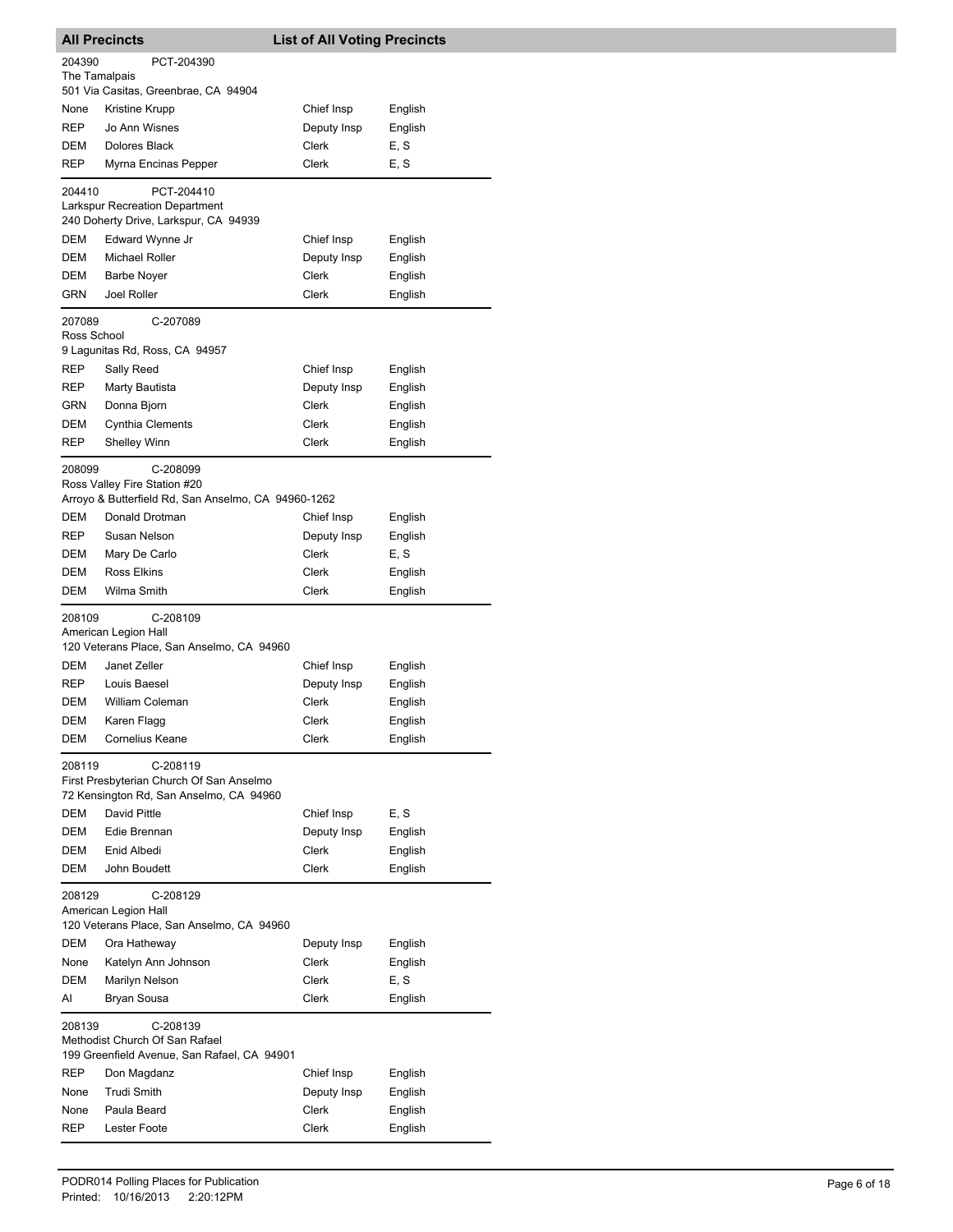|                    | <b>All Precincts</b>                                          | <b>List of All Voting Precincts</b> |         |
|--------------------|---------------------------------------------------------------|-------------------------------------|---------|
| 208250             | PCT-208250                                                    |                                     |         |
|                    | Ross Valley Fire Station #19                                  |                                     |         |
|                    | 777 San Anselmo Ave, SAN ANSELMO, CA 94960                    |                                     |         |
| <b>REP</b>         | Cheryl Egan                                                   | Chief Insp                          | E, S    |
| None<br><b>REP</b> | Mary Lee Bronzo                                               | Deputy Insp                         | English |
| DEM                | Suzanna Abbott<br>Nan Oswald                                  | Clerk<br>Clerk                      | English |
|                    |                                                               |                                     | English |
| 209149             | C-209149                                                      |                                     |         |
|                    | San Rafael Community Center<br>618 B St, SAN RAFAEL, CA 94901 |                                     |         |
| <b>DEM</b>         | William Dagg                                                  | Chief Insp                          | English |
| DEM                | Anne-Marie Cowsill                                            | Deputy Insp                         | English |
| None               | Stephen J Parker                                              | Clerk                               | English |
| None               | Lester Pouncy                                                 | Clerk                               | English |
| DEM                | Jeremy Shaw                                                   | Clerk                               | English |
|                    |                                                               |                                     |         |
| 209159             | C-209159<br>San Rafael Corporate Center                       |                                     |         |
|                    | 750 Lindaro St, San Rafael, CA 94901-6020                     |                                     |         |
| DEM                | Mary Winkler                                                  | Chief Insp                          | English |
| None               | Robert Bostonian                                              | Deputy Insp                         | English |
| DEM                | Susan Erin                                                    | Clerk                               | English |
| DEM                | <b>Preston Marcum</b>                                         | Clerk                               | English |
| DEM                | Laurie Sheldon                                                | Clerk                               | English |
|                    |                                                               |                                     |         |
| 212169             | C-212169<br>Sleepy Hollow Homes Association                   |                                     |         |
|                    | 1317 Butterfield Rd, San Anselmo, CA 94960-1055               |                                     |         |
| <b>REP</b>         | Constance Berto                                               | Chief Insp                          | E, S    |
| <b>REP</b>         | Patricia Ehrhart                                              | Deputy Insp                         | English |
| DEM                | Anne Glasscock                                                | Clerk                               | English |
| None               | Joan Jacks                                                    | Clerk                               | English |
| DEM                | Ann Raab                                                      | Clerk                               | English |
| 212179             | C-212179                                                      |                                     |         |
| Manor School       |                                                               |                                     |         |
|                    | 150 Oak Manor Dr, Fairfax, CA 94930                           |                                     |         |
| <b>REP</b>         | Allison Puglisi                                               | Chief Insp                          | English |
| None               | Brian Hogan                                                   | Deputy Insp                         | E, S    |
| DEM                | Leslie Blanchard                                              | Clerk                               | English |
| DEM                | Robert Pryor                                                  | Clerk                               | English |
| 212189             | C-212189                                                      |                                     |         |
|                    | Masonic Lodge                                                 |                                     |         |
|                    | 1122 Magnolia Ave, LARKSPUR, CA 94939                         |                                     |         |
| DEM                | Daniel Lampear                                                | Deputy Insp                         | English |
| DEM                | Donna Allen                                                   | Clerk                               | English |
| DEM                | Carolyn Burkey                                                | Clerk                               | English |
| DEM                | <b>Tracy Wilson</b>                                           | Clerk                               | English |
| 212199             | C-212199                                                      |                                     |         |
|                    | Anthony Bacich School                                         |                                     |         |
|                    | 699 Sir Francis Drake Blvd., KENTFIELD, CA 94904              |                                     |         |
| DEM                | James Shaw                                                    | Chief Insp                          | English |
| None               | Alan Maurice Farnham                                          | Deputy Insp                         | English |
| DEM                | Joan Katkov                                                   | Clerk                               | English |
| DEM                | Bonnie Keenan                                                 | Clerk                               | English |
| DEM                | Nick Shryock                                                  | Clerk                               | English |
| 212209             | C-212209                                                      |                                     |         |
|                    | St Sebastian's Church                                         |                                     |         |
|                    | 373 Bon Air Rd, KENTFIELD, CA 94904                           |                                     |         |
| DEM                | Pamela Barnes                                                 | Deputy Insp                         | English |
| REP                | Margot Havel                                                  | Clerk                               | English |
| DEM                | Ann Philopena                                                 | Clerk                               | English |
| DEM                | Renee Ruttiman                                                | Clerk                               | English |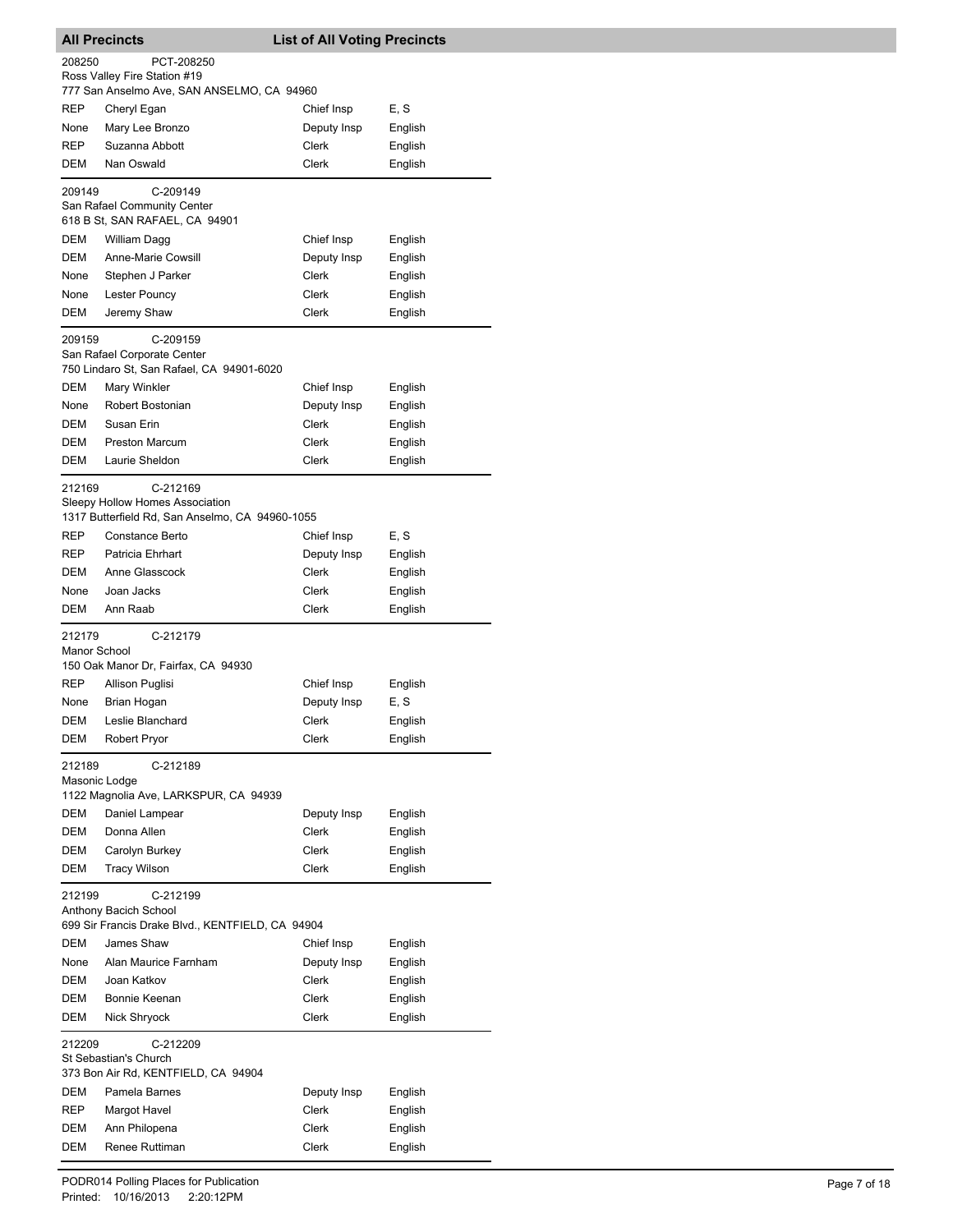|                       | <b>All Precincts</b>                                                       | <b>List of All Voting Precincts</b> |                    |
|-----------------------|----------------------------------------------------------------------------|-------------------------------------|--------------------|
| 212300                | PCT-212300                                                                 |                                     |                    |
|                       | Kentfield Fire Station<br>1004 Sir Francis Drake Blvd, KENTFIELD, CA 94904 |                                     |                    |
| PF                    | Robert Richard                                                             | Chief Insp                          | English            |
| None                  | Nancy Faber                                                                | Deputy Insp                         | English            |
| DEM                   | Roger Reynolds                                                             | Clerk                               | English            |
| DEM                   | <b>Brittany Strader</b>                                                    | Clerk                               | E, S               |
| 301019                | C-301019                                                                   |                                     |                    |
|                       | <b>Belvedere Community Center</b>                                          |                                     |                    |
|                       | Community Road, Belvedere, CA 94920                                        |                                     |                    |
| <b>DEM</b>            | Robert Flynn                                                               | Chief Insp                          | English            |
| None                  | John Carapiet                                                              | Deputy Insp                         | English            |
| <b>REP</b>            | Florence Eder                                                              | Clerk                               | English            |
| None                  | <b>Charles Reite</b>                                                       | Clerk                               | English            |
| DEM                   | Lawrence Stotter                                                           | Clerk                               | English            |
| 305029                | C-305029                                                                   |                                     |                    |
|                       | Our Lady Of Mt Carmel Church                                               |                                     |                    |
|                       | 3 Oakdale Ave, Mill Valley, CA 94941                                       |                                     |                    |
| <b>DEM</b>            | <b>Milton Weiss</b><br>Priscilla Wanat                                     | Chief Insp                          | English            |
| None<br><b>DEM</b>    |                                                                            | Deputy Insp<br><b>Clerk</b>         | English            |
| AI                    | Sarah F Greenberg<br>Scott Watterworth                                     | Clerk                               | English<br>English |
|                       |                                                                            |                                     |                    |
| 305039                | C-305039                                                                   |                                     |                    |
|                       | Episcopal Church Of Our Savior<br>10 Old Mill St, MILL VALLEY, CA 94941    |                                     |                    |
| <b>DEM</b>            | <b>Frances Wolff</b>                                                       | Chief Insp                          | English            |
| <b>REP</b>            | Ronald Schafer                                                             | Deputy Insp                         | English            |
| DEM                   | Debora Babe                                                                | Clerk                               | English            |
| DEM                   | <b>Connaitre Chateaubriant</b>                                             | Clerk                               | English            |
| None                  | Marsha Gaytan                                                              | Clerk                               | E, S               |
| 305049                | C-305049                                                                   |                                     |                    |
| Park School           |                                                                            |                                     |                    |
|                       | 360 E. Blithedale Ave, Mill Valley, CA 94941-2140                          |                                     |                    |
| REP                   | Barbara Morgan                                                             | Chief Insp                          | English            |
| DEM                   | Sandra Lamke                                                               | Deputy Insp                         | English            |
| DEM                   | Jerome Kirkpatrick                                                         | Clerk                               | English            |
| DEM                   | <b>Martin Russell</b>                                                      | Clerk                               | English            |
| 305050                | PCT-305050                                                                 |                                     |                    |
|                       | Mill Valley City Hall<br>26 Corte Madera Ave, MILL VALLEY, CA 94941        |                                     |                    |
| DEM                   | Kimberly Meyer                                                             | Chief Insp                          |                    |
| None                  | Gail Connolly                                                              | Deputy Insp                         | English<br>English |
| None                  | Barbara Reitebach                                                          | Clerk                               | English            |
| DEM                   | Marie Simmons                                                              | Clerk                               | English            |
| None                  | Thomas Wang                                                                | Clerk                               | English            |
|                       |                                                                            |                                     |                    |
| 305059<br>Park School | C-305059                                                                   |                                     |                    |
|                       | 360 E. Blithedale Ave, Mill Valley, CA 94941-2140                          |                                     |                    |
| DEM                   | Linda Agapekian                                                            | Deputy Insp                         | E, S               |
| DEM                   | Lawrence Anderson                                                          | Clerk                               | E, S               |
| DEM                   | Donna Carrillo                                                             | Clerk                               | English            |
| REP                   | John Haight                                                                | Clerk                               | English            |
| 305069                | C-305069                                                                   |                                     |                    |
|                       | Mill Valley Community Ctr                                                  |                                     |                    |
| DEM                   | 180 Camino Alto, Mill Valley, CA 94941-4603                                |                                     |                    |
| <b>REP</b>            | Frank Luederitz<br>Carolyn Heyder                                          | Chief Insp<br>Deputy Insp           | English<br>English |
| DEM                   | Marsha Luederitz                                                           | Clerk                               | English            |
| DEM                   | Marsha Price                                                               | Clerk                               | English            |
| DEM                   | Genevieve Sorensen                                                         | Clerk                               | English            |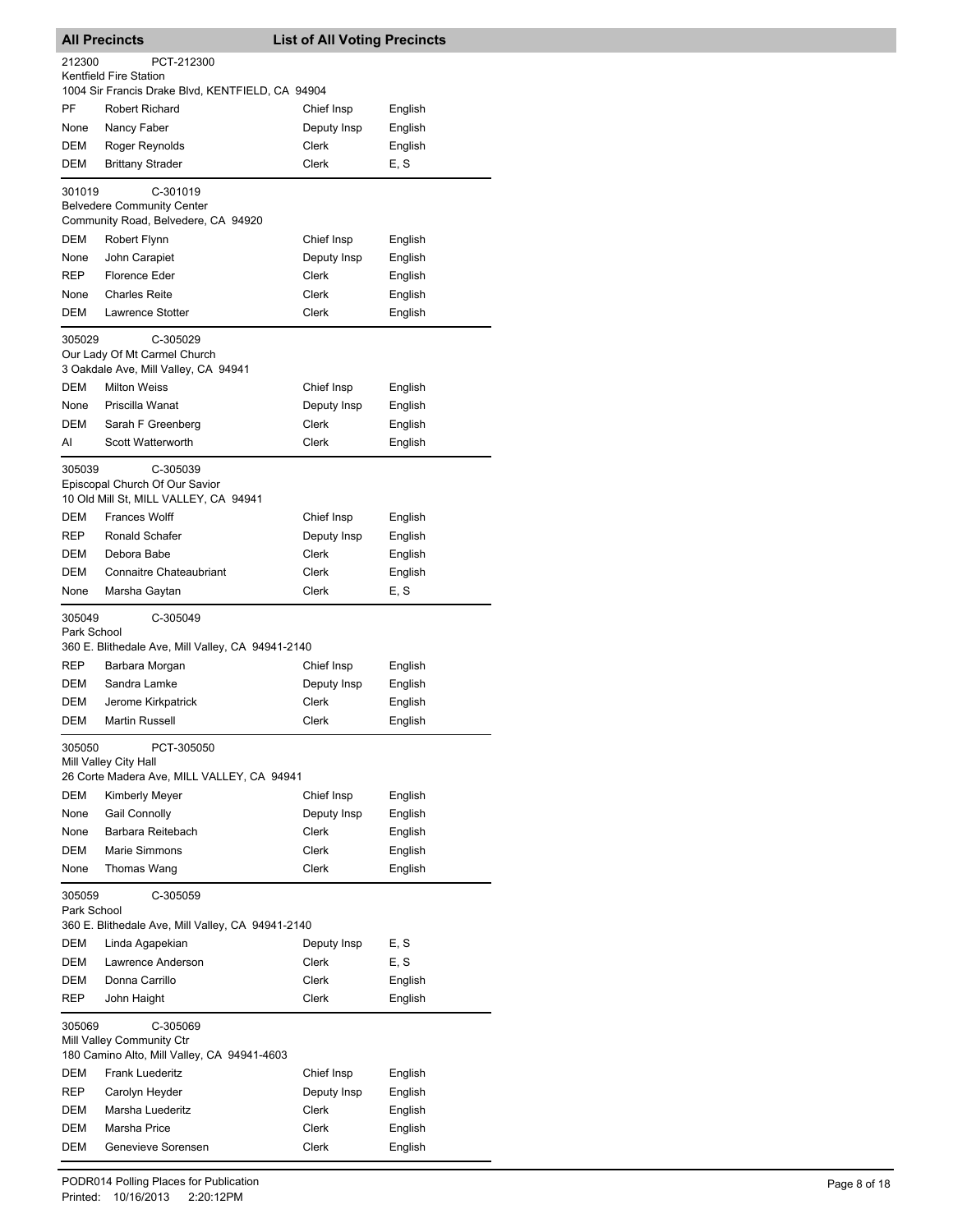| <b>All Precincts</b>             |                                                                                    | <b>List of All Voting Precincts</b> |         |
|----------------------------------|------------------------------------------------------------------------------------|-------------------------------------|---------|
| 305079                           | C-305079<br>Mill Valley Community Ctr                                              |                                     |         |
|                                  | 180 Camino Alto, Mill Valley, CA 94941-4603                                        |                                     |         |
| DEM                              | Edward William Tuescher Jr                                                         | Deputy Insp                         | English |
| None                             | Prabha Jhamb                                                                       | Clerk                               | English |
|                                  | Jordan Rose Packer                                                                 | Clerk                               | English |
| None                             | Cheryl Rice                                                                        | Clerk                               | English |
| 310089                           | C-310089<br>Sausalito City Hall<br>420 Litho Street, SAUSALITO, CA 94965           |                                     |         |
| DEM                              | Annelouise Elkington                                                               | Chief Insp                          | English |
| REP                              | <b>Carlys Phillips</b>                                                             | Deputy Insp                         | English |
| REP                              | <b>Charles Donald</b>                                                              | Clerk                               | English |
| DEM                              | Joseph Jeremy                                                                      | Clerk                               | English |
| 310099                           | C-310099<br>Sausalito Women's Club<br>120 Central Ave, Sausalito, CA 94965         |                                     |         |
| DEM                              | Louise Dzimian                                                                     | Chief Insp                          | English |
| DEM                              | Aaron Falkenbach                                                                   | Deputy Insp                         | English |
| None                             | Melanie Chancellor                                                                 | Clerk                               | E, S    |
| REP                              | Julie Exley                                                                        | Clerk                               | English |
| DEM                              | Ann Matranga                                                                       | Clerk                               | English |
| 310109                           | C-310109<br>Sausalito City Hall<br>420 Litho Street, SAUSALITO, CA 94965           |                                     |         |
| REP                              | Marysia Kolipinski                                                                 | Deputy Insp                         | E, S    |
| REP                              | Milton Kolipinski                                                                  | Clerk                               | English |
| REP                              | Monika Kolipinski                                                                  | Clerk                               | E, S    |
| REP                              | Zofia Kolipinski                                                                   | Clerk                               | English |
| 310410                           | PCT-310410<br>Star Of Sea Catholic Church<br>180 Harrison Ave, Sausalito, CA 94965 |                                     |         |
| REP                              | Marie Farley                                                                       | Chief Insp                          | English |
| <b>REP</b>                       | Jean Comerford                                                                     | Deputy Insp                         | English |
| DEM                              | Gale Brewer                                                                        | Clerk                               | English |
| DEM                              | Robin Halpern                                                                      | Clerk                               | E, S    |
| 311119<br>Del Mar School         | C-311119<br>105 Avenida Miraflores, Tiburon, CA 94920                              |                                     |         |
| DEM                              | John Eagan                                                                         | Chief Insp                          | English |
| DEM                              | Karin Hern                                                                         | Deputy Insp                         | E, S    |
| DEM                              | Louise Maloof                                                                      | Clerk                               | E, S    |
| REP                              | Margarita Steinhorst                                                               | <b>Clerk</b>                        | E, S    |
| REP                              | Sharon Terrill                                                                     | <b>Clerk</b>                        | English |
| 311129<br><b>Bel Aire School</b> | C-311129<br>277 Karen Way, Tiburon, CA 94920                                       |                                     |         |
| REP                              | <b>Walter Strakosch</b>                                                            | Chief Insp                          | English |
| REP                              | Mary Bowles                                                                        | Deputy Insp                         | English |
| DEM                              | James Hill                                                                         | Clerk                               | English |
| DEM                              | Aviva Shane                                                                        | Clerk                               | English |
| DEM                              | <b>Ruth Stotter</b>                                                                | Clerk                               | English |
| 311139                           | C-311139<br><b>Tiburon Town Hall</b><br>1505 Tiburon Blvd, Tiburon, CA 94920       |                                     |         |
| DEM                              | <b>Richard Park</b>                                                                | Chief Insp                          | English |
| Al                               | Sandra Macleod White                                                               | Deputy Insp                         | English |
| None                             | I Erika Brooks                                                                     | Clerk                               | English |
| None                             | Elizabeth De Tomasi                                                                | Clerk                               | English |
| DEM                              | Ronald Skellenger                                                                  | Clerk                               | English |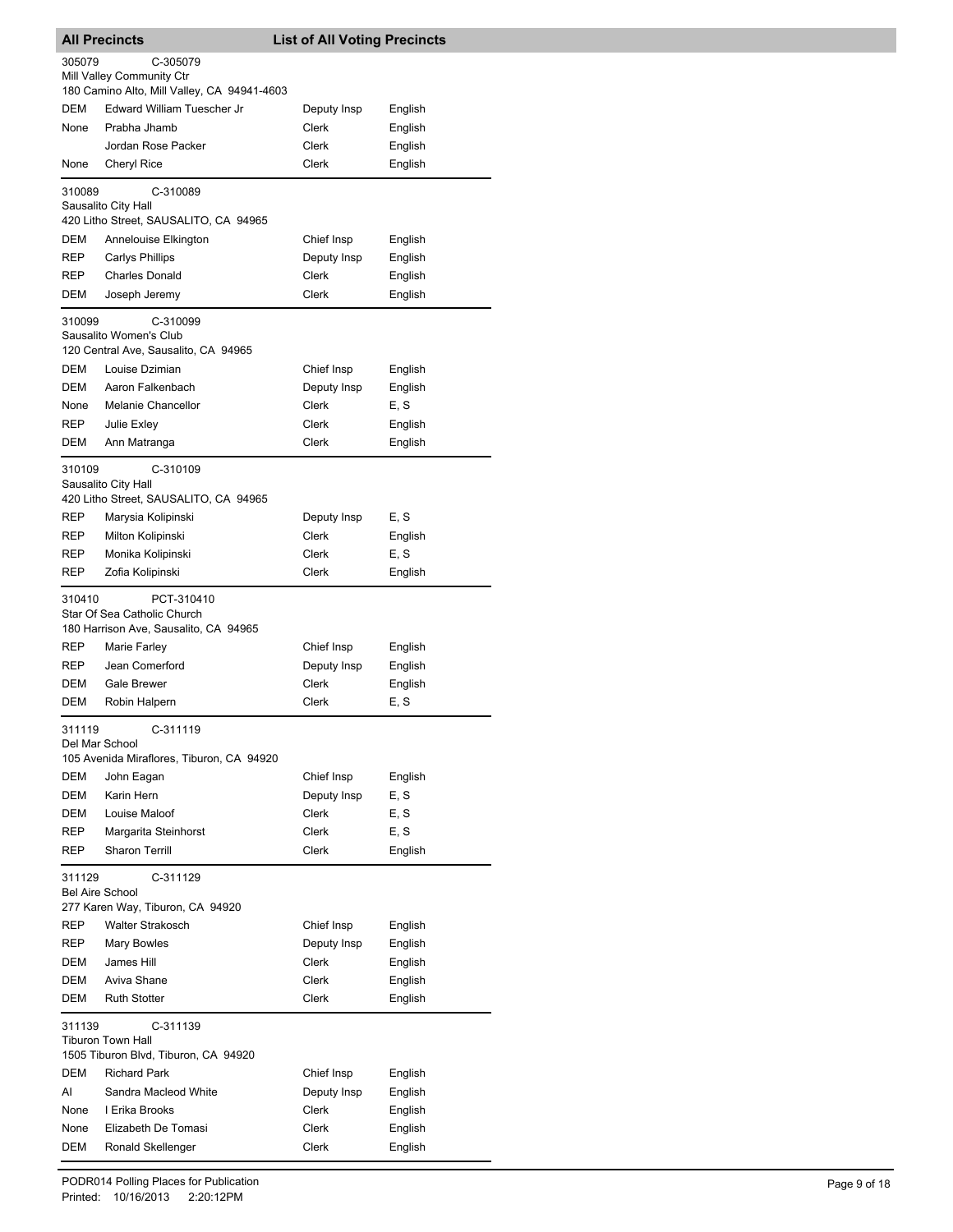|                   | <b>All Precincts</b>                                                                             | <b>List of All Voting Precincts</b> |                    |  |  |
|-------------------|--------------------------------------------------------------------------------------------------|-------------------------------------|--------------------|--|--|
| 312149            | C-312149                                                                                         |                                     |                    |  |  |
|                   | Tam Valley Community Ctr                                                                         |                                     |                    |  |  |
| <b>DEM</b>        | 203 Marin Ave, Mill Valley, CA 94941-4068                                                        | Chief Insp                          | English            |  |  |
| DEM               | Lynn Eichinger<br>James Adams                                                                    | Deputy Insp                         | English            |  |  |
| <b>REP</b>        | Byron Fox                                                                                        | Clerk                               | English            |  |  |
| <b>REP</b>        | Donald Potter                                                                                    | Clerk                               | English            |  |  |
| DEM               | Sheila Whittle                                                                                   | Clerk                               | English            |  |  |
|                   |                                                                                                  |                                     |                    |  |  |
| 312159            | C-312159<br>Tam Valley Community Ctr                                                             |                                     |                    |  |  |
|                   | 203 Marin Ave, Mill Valley, CA 94941-4068                                                        |                                     |                    |  |  |
| <b>DEM</b>        | Joann Mannion                                                                                    | Deputy Insp                         | English            |  |  |
| DEM               | Lucy Arias                                                                                       | Clerk                               | E, S               |  |  |
| DEM<br><b>REP</b> | Jon Snyder<br>Marilyn Sugimura                                                                   | Clerk<br>Clerk                      | English<br>English |  |  |
|                   |                                                                                                  |                                     |                    |  |  |
| 312169            | C-312169<br>Almonte Improvement Club<br>Almonte & Wisteria Way, Mill Valley, CA 94941-4138       |                                     |                    |  |  |
| <b>REP</b>        | David Porter Jones                                                                               | Chief Insp                          | English            |  |  |
| DEM               | Jerry L Davia                                                                                    | Deputy Insp                         | English            |  |  |
| DEM               | Barbara Robertson                                                                                | Clerk                               | English            |  |  |
| DEM               | Margaret Ruffin                                                                                  | Clerk                               | English            |  |  |
| <b>NLW</b>        | <b>Frederick Smith</b>                                                                           | Clerk                               | English            |  |  |
|                   | C-312179                                                                                         |                                     |                    |  |  |
| 312179            | <b>Tiburon Baptist Church</b><br>445 Greenwood Beach Rd, TIBURON, CA 94920                       |                                     |                    |  |  |
| <b>DEM</b>        | Susan Schmidt                                                                                    | Chief Insp                          | English            |  |  |
| None              | Marcia Felton                                                                                    | Deputy Insp                         | English            |  |  |
| DEM               | Susan Browne                                                                                     | Clerk                               | E, S               |  |  |
|                   | Anna Esther Heckadon                                                                             | Clerk                               | English            |  |  |
| DEM               | Jay Hooker                                                                                       | Clerk                               | English            |  |  |
| 312189            | C-312189<br>So Marin Fire Protection Dist<br>308 Reed Blvd, MILL VALLEY, CA 94941                |                                     |                    |  |  |
| <b>DEM</b>        | Elizabeth Bikle                                                                                  | Chief Insp                          | English            |  |  |
| DEM               | <b>Christine Bikle</b>                                                                           | Deputy Insp                         | English            |  |  |
| DEM               | Gloria Di Biase                                                                                  | Clerk                               | Enalish            |  |  |
| None              | <b>Beverly Kern</b>                                                                              | Clerk                               | English            |  |  |
| <b>REP</b>        | Susan Murphy                                                                                     | <b>Clerk</b>                        | English            |  |  |
| 312190            | PCT-312190<br>Marin Amateur Radio Club<br>27 Shell Rd, Mill Valley, CA 94941                     |                                     |                    |  |  |
| DEM               | Alwyn Aled Hughes Jr                                                                             | Chief Insp                          | English            |  |  |
| DEM               | John Kraus                                                                                       | Deputy Insp                         | English            |  |  |
| DEM               | Andrea Dugan                                                                                     | Clerk                               | English            |  |  |
| None              | Margot Geitheim                                                                                  | Clerk                               | English            |  |  |
| 312199            | C-312199<br>Marguerita C. Johnson Senior Center<br>640 Drake Ave, Marin City, CA 94965           |                                     |                    |  |  |
| DEM               | Dodie Goldberg                                                                                   | Chief Insp                          | English            |  |  |
| DEM               | Ava Tate                                                                                         | Deputy Insp                         | English            |  |  |
| DEM               | <b>Sheryl Mathis</b>                                                                             | Clerk                               | English            |  |  |
| GRN               | Eric Overholt                                                                                    | Clerk                               | English            |  |  |
|                   | 312209<br>C-312209<br>Marguerita C. Johnson Senior Center<br>640 Drake Ave, Marin City, CA 94965 |                                     |                    |  |  |
| None              | Zaki Mokhemer Jr.                                                                                | Deputy Insp                         | English            |  |  |
| DEM               | Donald Haaga                                                                                     | Clerk                               | English            |  |  |
| DEM               | Monica Merkins                                                                                   | Clerk                               | E, S               |  |  |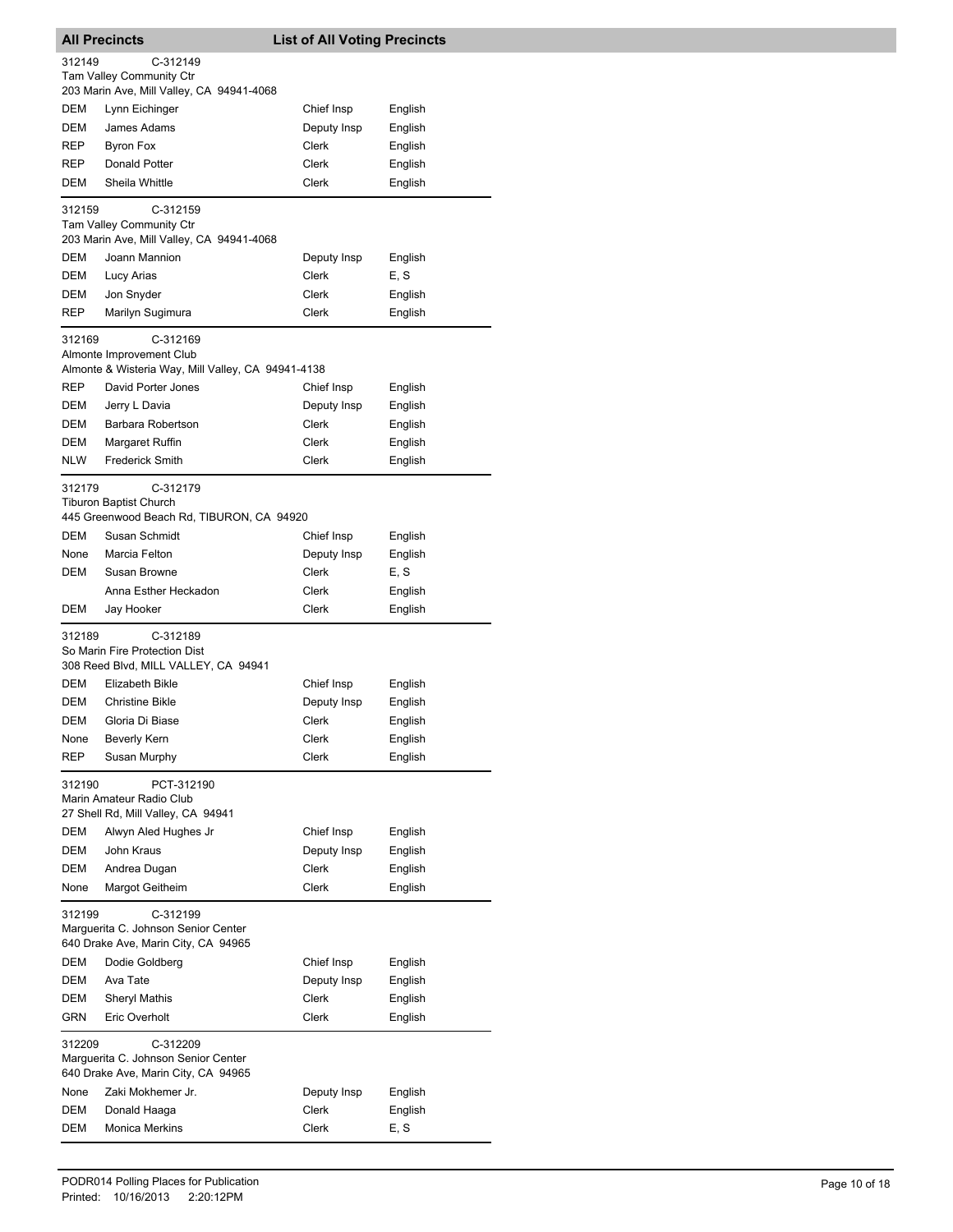|                                  | <b>All Precincts</b>                                                        | <b>List of All Voting Precincts</b> |                    |
|----------------------------------|-----------------------------------------------------------------------------|-------------------------------------|--------------------|
| 312219<br><b>Bel Aire School</b> | C-312219                                                                    |                                     |                    |
|                                  | 277 Karen Way, Tiburon, CA 94920                                            |                                     |                    |
| DEM                              | Nahid Kasra                                                                 | Deputy Insp                         | English            |
| <b>DEM</b>                       | Elaheh Farhang                                                              | Clerk                               | English            |
| <b>DEM</b>                       | Julia Robinson                                                              | Clerk                               | English            |
| 312390                           | PCT-312390                                                                  |                                     |                    |
|                                  | <b>Tiburon Baptist Church</b><br>445 Greenwood Beach Rd, TIBURON, CA 94920  |                                     |                    |
| DEM                              | Tonya Ann Bjornson                                                          | Deputy Insp                         | English            |
| DEM                              | John Driscoll                                                               | Clerk                               | English            |
| DEM                              | <b>Traute Eckersdorff</b>                                                   | Clerk                               | English            |
|                                  |                                                                             |                                     |                    |
| 402019                           | C-402019                                                                    |                                     |                    |
|                                  | Corte Madera Recreation Center<br>Tamalpais Dr, Corte Madera, CA 94925-1561 |                                     |                    |
| DEM                              | <b>Andrew Rusting</b>                                                       | Chief Insp                          | English            |
| None                             | James Moore                                                                 | Deputy Insp                         | English            |
| DEM                              | David Moore                                                                 | Clerk                               | English            |
| <b>DEM</b>                       | Janet Moore                                                                 | Clerk                               | English            |
| <b>REP</b>                       | Virginia Moore                                                              | Clerk                               | English            |
|                                  |                                                                             |                                     |                    |
| 402029                           | C-402029<br>Corte Madera Recreation Center                                  |                                     |                    |
|                                  | Tamalpais Dr, Corte Madera, CA 94925-1561                                   |                                     |                    |
| <b>DEM</b>                       | <b>Theodore Kraus</b>                                                       | Deputy Insp                         | English            |
| DEM                              | Lynn Breger                                                                 | Clerk                               | English            |
| <b>DEM</b>                       | Nancy Davis                                                                 | Clerk                               | English            |
| DEM                              | Raymond Donohue                                                             | Clerk                               | English            |
| 402039                           | C-402039                                                                    |                                     |                    |
|                                  | Aegis Of Corte Madera                                                       |                                     |                    |
|                                  | 5555 Paradise Dr, Corte Madera, CA 94925-1800                               |                                     |                    |
| None                             | Galina Rumennik                                                             | Chief Insp                          | English            |
| DEM                              | <b>Christine Daniels</b>                                                    | Deputy Insp                         | English            |
| DEM                              | <b>Beverly Cupp</b>                                                         | <b>Clerk</b>                        | English            |
| DEM                              | Siv Hood                                                                    | <b>Clerk</b>                        | English            |
| None                             | <b>Ruth Moran</b>                                                           | Clerk                               | English            |
| 402049                           | C-402049                                                                    |                                     |                    |
|                                  | Aegis Of Corte Madera                                                       |                                     |                    |
|                                  | 5555 Paradise Dr, Corte Madera, CA 94925-1800                               |                                     |                    |
| REP                              | Gerald McMillan                                                             | Deputy Insp                         | English            |
| REP                              | Alberta Damas                                                               | Clerk                               | English            |
| REP<br>None                      | <b>Stanley Damas</b><br>Eileen Duane                                        | Clerk<br>Clerk                      | English<br>English |
|                                  |                                                                             |                                     |                    |
| 404059                           | C-404059                                                                    |                                     |                    |
| Cape Marin                       | 1 Laderman Ln, Greenbrae, CA 94904-2482                                     |                                     |                    |
| REP                              | Mary Arthur                                                                 | Deputy Insp                         | English            |
| DEM                              | Tae Chong                                                                   | Clerk                               | English            |
| <b>GRN</b>                       | Scott Warthin                                                               | Clerk                               | English            |
|                                  |                                                                             |                                     |                    |
| 404250                           | PCT-404250<br><b>Larkspur Recreation Department</b>                         |                                     |                    |
|                                  | 240 Doherty Drive, Larkspur, CA 94939                                       |                                     |                    |
| DEM                              | <b>Robert Phillips</b>                                                      | Deputy Insp                         | English            |
| DEM                              | Amber Rowen                                                                 | Clerk                               | E, S               |
|                                  | Stella Torrez                                                               | Clerk                               | English            |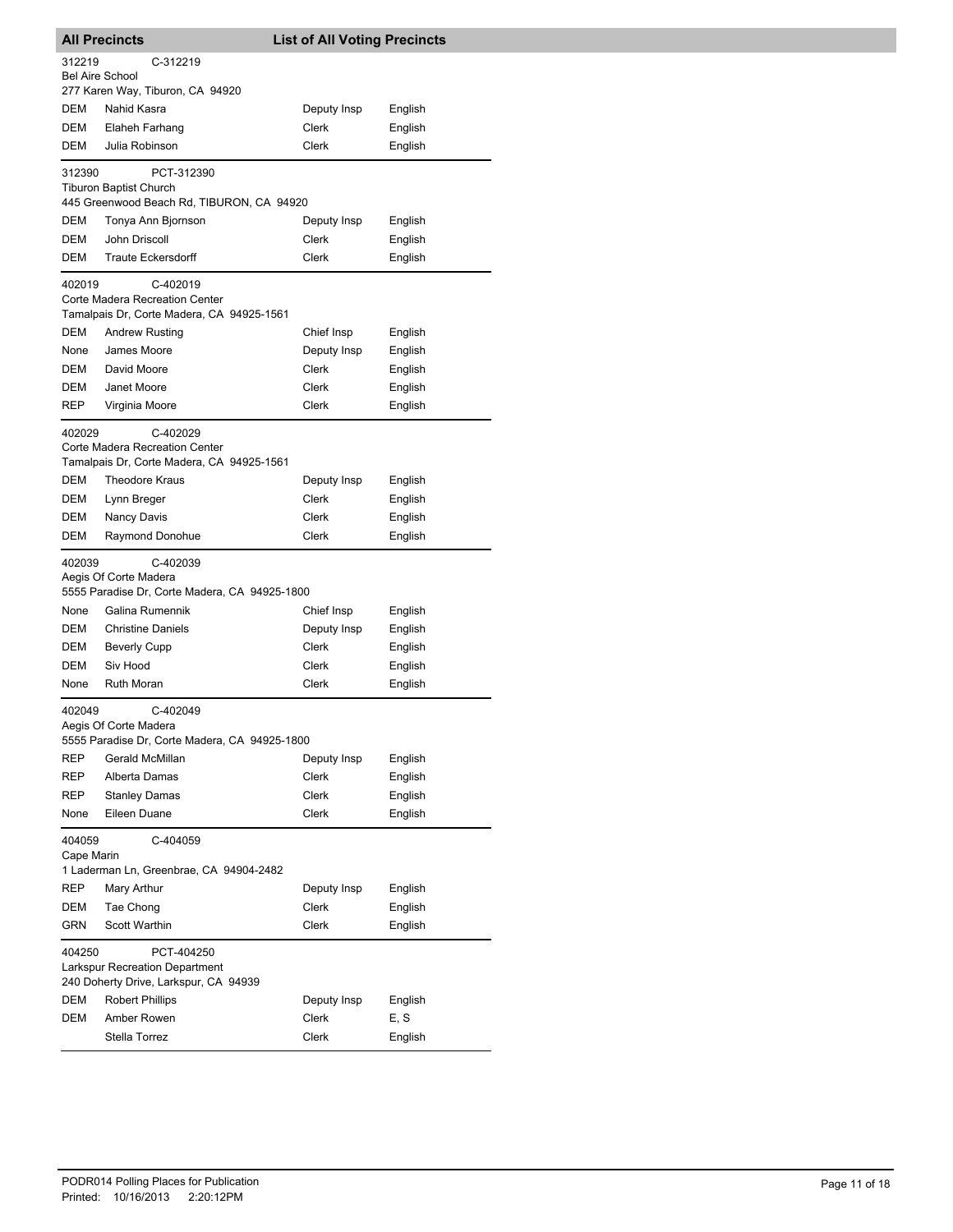|                          | <b>All Precincts</b>                                                                              | <b>List of All Voting Precincts</b> |         |
|--------------------------|---------------------------------------------------------------------------------------------------|-------------------------------------|---------|
| 406069                   | C-406069                                                                                          |                                     |         |
|                          | <b>Pleasant Valley School</b><br>755 Sutro Ave, Novato, CA 94947                                  |                                     |         |
| DEM                      | John Irvine                                                                                       | Chief Insp                          | English |
| DEM                      | Jane Strem                                                                                        | Deputy Insp                         | English |
| DEM                      | <b>Paul Shermantine</b>                                                                           | Clerk                               | English |
| DEM                      | Dave Skavland                                                                                     | Clerk                               | English |
| 406079                   | C-406079                                                                                          |                                     |         |
|                          | All Saints Lutheran Church<br>2 San Marin Dr, Novato, CA 94945-1118                               |                                     |         |
| REP                      | <b>Margaret Mueller</b>                                                                           | Chief Insp                          | English |
| DEM                      | <b>Christine Mahaffy</b>                                                                          | Deputy Insp                         | English |
| REP.                     | Steven Dollison                                                                                   | Clerk                               | English |
| <b>REP</b>               | Joseph Smith                                                                                      | Clerk                               | English |
| 406140                   | PCT-406140<br>Wild Horse Valley Clubhouse<br>110 Wild Horse Valley Dr, Novato, CA 94947           |                                     |         |
| <b>DEM</b>               | James Lamb                                                                                        | Deputy Insp                         | English |
|                          | <b>Christopher Gutierrez</b>                                                                      | Clerk                               | E, S    |
| DEM                      | <b>Robert Semple</b>                                                                              | Clerk                               | English |
| 406170<br>Sinaloa School | PCT-406170<br>2045 Vineyard Rd, Novato, CA 94947-3810                                             |                                     |         |
| REP                      | Ralph Schaber                                                                                     | Chief Insp                          | English |
| DEM                      | Jill Gregoire                                                                                     | Deputy Insp                         | English |
| REP                      | John Trumbull                                                                                     | Clerk                               | English |
| DEM                      | Susan Trumbull                                                                                    | Clerk                               | English |
| 406190                   | PCT-406190<br>Open Door Christian Church<br>1915 Novato Blvd, Novato, CA 94947                    |                                     |         |
| DEM                      | Jennifer Welsch                                                                                   | Chief Insp                          | English |
| DEM                      | Janice Nordin                                                                                     | Deputy Insp                         | E, S    |
| None                     | Judith Ahuja                                                                                      | Clerk                               | E, S    |
| <b>REP</b>               | Diane Serdengecti                                                                                 | Clerk                               | English |
| <b>REF</b>               | <b>Todd Smith</b>                                                                                 | Clerk                               | English |
| 409089                   | C-409089<br>Albert J. Boro Community Center<br>50 Canal St, SAN RAFAEL, CA 94901                  |                                     |         |
| DEM                      | <b>Teresa Marquez</b>                                                                             | Chief Insp                          | E, S    |
| GRN                      | Duncan Mac Swain                                                                                  | Deputy Insp                         | E, S    |
| None                     | Linda Hill                                                                                        | Clerk                               | E, S    |
| DEM                      | Carol Jolliffe                                                                                    | <b>Clerk</b>                        | English |
| DEM                      | Lien Ly                                                                                           | <b>Clerk</b>                        | E, V    |
| 412099                   | C-412099<br><b>Tomales Regional History Center</b><br>26701 State Route 1, Tomales, CA 94971-0262 |                                     |         |
| <b>REP</b>               | Anna Jensen                                                                                       | Chief Insp                          | English |
| REP                      | Elizabeth Mitchell                                                                                | Deputy Insp                         | English |
|                          | Manny Brazil                                                                                      | Clerk                               | English |
| REP                      | Sharon Knudsen                                                                                    | Clerk                               | English |
| 412109                   | C-412109<br>Pt. Reyes Fire Station<br>4th & B St, Point Reyes, CA 94956                           |                                     |         |
| <b>GRN</b>               | Christopher Lish                                                                                  | Chief Insp                          | E, S    |
| AI                       | Paige Jenkins                                                                                     | Deputy Insp                         | English |
|                          | Gina Lawson                                                                                       | Clerk                               | English |
| DEM                      | Donald Lloyd                                                                                      | Clerk                               | English |
|                          | Jackie Rodriguez                                                                                  | Clerk                               | E, S    |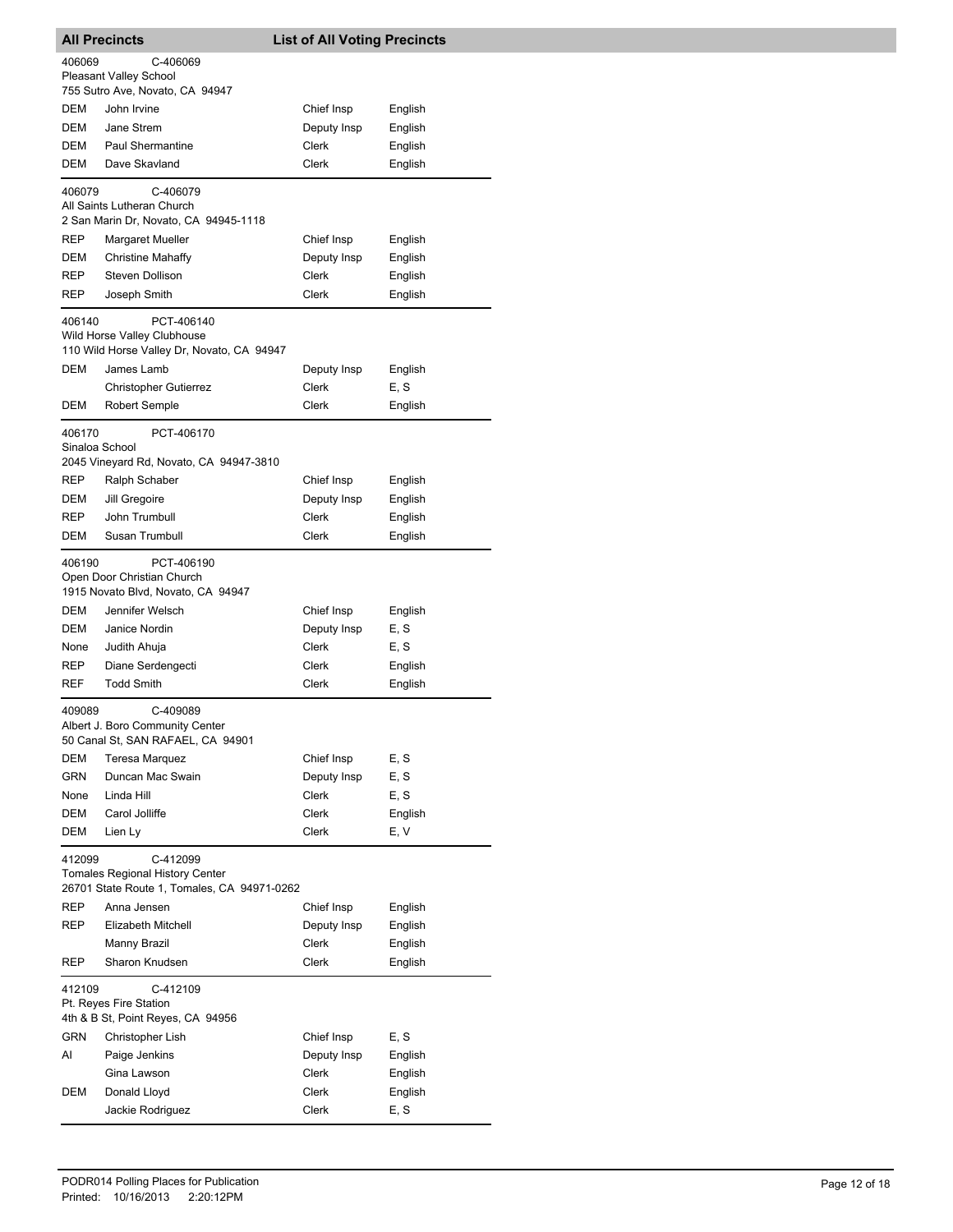| <b>List of All Voting Precincts</b><br><b>All Precincts</b>                                     |                                                                                                         |                |                    |  |
|-------------------------------------------------------------------------------------------------|---------------------------------------------------------------------------------------------------------|----------------|--------------------|--|
| 412119<br>C-412119<br>Nicasio School                                                            |                                                                                                         |                |                    |  |
|                                                                                                 | 5555 Nicasio Valley Rd, Nicasio, CA 94946                                                               |                |                    |  |
| DEM                                                                                             | Antonia Van Becker                                                                                      | Chief Insp     | English            |  |
| DEM                                                                                             | Mimi Lewis                                                                                              | Deputy Insp    | English            |  |
| DEM                                                                                             | Jody Martin                                                                                             | Clerk          | English            |  |
| DEM                                                                                             | Kimberly Wallach                                                                                        | Clerk          | English            |  |
| 412129                                                                                          | C-412129<br>San Geronimo Valley Community Center<br>6350 Sir Francis Drake Blvd, San Geronimo, CA 94963 |                |                    |  |
| None                                                                                            | David O Connor                                                                                          | Chief Insp     | English            |  |
| DEM                                                                                             | Melissa Panages                                                                                         | Deputy Insp    | English            |  |
| DEM                                                                                             | Michael Kotski                                                                                          | Clerk          | English            |  |
| DEM                                                                                             | Melvyn Wright                                                                                           | Clerk          | English            |  |
| DEM                                                                                             | Erika Zettl                                                                                             | Clerk          | English            |  |
| 412139                                                                                          | C-412139<br><b>Bolinas Community Center</b>                                                             |                |                    |  |
|                                                                                                 | Wharf Rd, Bolinas, CA 94924                                                                             |                |                    |  |
| DEM                                                                                             | Patricia Barton                                                                                         | Chief Insp     | English            |  |
| <b>DEM</b>                                                                                      | Marina Troost                                                                                           | Deputy Insp    | E, S               |  |
| None                                                                                            | Arianne Dar                                                                                             | Clerk          | E, S               |  |
| DEM                                                                                             | Diana Mc Quaid                                                                                          | Clerk          | E, S               |  |
| 412149<br>C-412149<br>Wild Horse Valley Clubhouse<br>110 Wild Horse Valley Dr, Novato, CA 94947 |                                                                                                         |                |                    |  |
| DEM                                                                                             | George Minor                                                                                            | Chief Insp     | English            |  |
| DEM                                                                                             | Judith Chaffee                                                                                          | Deputy Insp    | English            |  |
| DEM                                                                                             | Julia Arndt                                                                                             | Clerk          | English            |  |
| None                                                                                            | Janet Tighe                                                                                             | Clerk          | English            |  |
| 412159                                                                                          | C-412159<br>Stinson Beach Community Center<br>30 Belvedere, STINSON BEACH, CA 94970                     |                |                    |  |
| DEM                                                                                             | <b>Bronwyn Proust</b>                                                                                   | Chief Insp     | English            |  |
| DEM                                                                                             | Hathaway Watson III                                                                                     | Deputy Insp    | English            |  |
|                                                                                                 | David Guerrero                                                                                          | Clerk          | English            |  |
|                                                                                                 | Edgar Palomares                                                                                         | Clerk          | E, S               |  |
| 412169<br>C-412169<br>Woodacre Improvement Club<br>1 Garden Way, Woodacre, CA 94973             |                                                                                                         |                |                    |  |
| <b>DEM</b>                                                                                      | Carol Staley                                                                                            | Chief Insp     | English            |  |
| <b>DEM</b>                                                                                      | Sherrie Grossi                                                                                          | Deputy Insp    | English            |  |
|                                                                                                 | Jack Freckmann                                                                                          | <b>Clerk</b>   | English            |  |
| DEM                                                                                             | Kathryn Ospital                                                                                         | Clerk          | English            |  |
| <b>DEM</b>                                                                                      | James Staley                                                                                            | Clerk          | English            |  |
| 412179                                                                                          | C-412179<br><b>Homestead Terrace</b><br>110 Linden Ln, Mill Valley, CA 94941                            |                |                    |  |
| <b>DEM</b>                                                                                      | Annette Blanchard                                                                                       | Chief Insp     | English            |  |
| None                                                                                            | Margaret Jett                                                                                           | Deputy Insp    | English            |  |
| DEM                                                                                             | David Duncan                                                                                            | Clerk          | English            |  |
| DEM                                                                                             | Margaret Gorman                                                                                         | Clerk          | English            |  |
| REP                                                                                             | Josephine Schov                                                                                         | Clerk          | English            |  |
| 412200                                                                                          | PCT-412200<br>Muir Beach Community Center<br>19 Seacape Dr, Muir Beach, CA 94965                        |                |                    |  |
| DEM                                                                                             | Kathryn Sward                                                                                           | Chief Insp     | English            |  |
| DEM                                                                                             |                                                                                                         |                | English            |  |
|                                                                                                 | Erin Pinto                                                                                              | Deputy Insp    |                    |  |
| REP<br>None                                                                                     | Madeline Groneman<br>Lonna Richmond                                                                     | Clerk<br>Clerk | English<br>English |  |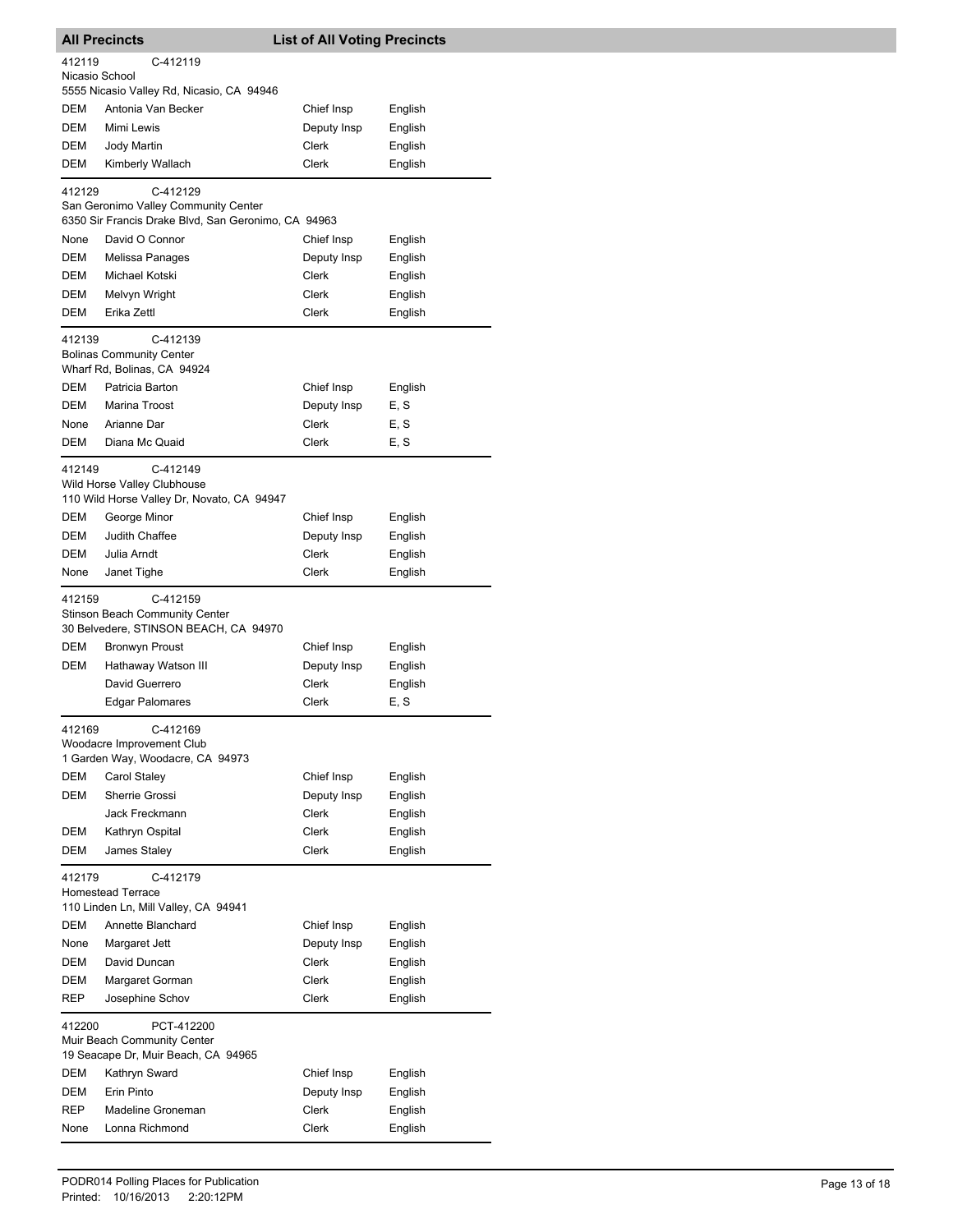| <b>All Precincts</b>                                                                                             |                                                                                      | <b>List of All Voting Precincts</b> |         |
|------------------------------------------------------------------------------------------------------------------|--------------------------------------------------------------------------------------|-------------------------------------|---------|
| 412240                                                                                                           | PCT-412240<br>Muir Woods Park Community Association                                  |                                     |         |
| None                                                                                                             | 40 Ridge Ave, Mill Valley, CA 94941-1783<br>Raya Smith                               | Chief Insp                          | English |
| DEM                                                                                                              | Barbara Milton                                                                       | Deputy Insp                         | English |
| DEM                                                                                                              | <b>Rita Abrams</b>                                                                   | Clerk                               | English |
| <b>REP</b>                                                                                                       | Laurence Mark Friedman                                                               | Clerk                               |         |
|                                                                                                                  |                                                                                      |                                     | English |
| 412510                                                                                                           | PCT-412510<br><b>Inverness Fire House</b><br>50 Inverness Way, INVERNESS, CA 94937   |                                     |         |
| REP                                                                                                              | <b>Richard Aston</b>                                                                 | Chief Insp                          | English |
| REP                                                                                                              | Georgeanne Aston                                                                     | Deputy Insp                         | English |
| None                                                                                                             | Janica Anderson                                                                      | Clerk                               | English |
| DEM                                                                                                              | Katherine Landreth                                                                   | Clerk                               | English |
| C-506019<br>506019<br>Novato Fire Station #63<br>65 San Ramon Way, Novato, CA 94945-1638                         |                                                                                      |                                     |         |
| <b>DEM</b>                                                                                                       | Joyce Currell                                                                        | Chief Insp                          | English |
| DEM                                                                                                              | Pat U Ren                                                                            | Deputy Insp                         | English |
| DEM                                                                                                              | Mahmoud Gozashti                                                                     | Clerk                               | E, S    |
| REP                                                                                                              | <b>Sharon Hess</b>                                                                   | Clerk                               | English |
| REP                                                                                                              | Frank U Ren                                                                          | Clerk                               | English |
| C-506029<br>506029<br>No Marin Water District Ofc<br>End Of Rush Creek Place Off Redwood Boulevard, Novato, CA 9 |                                                                                      |                                     |         |
| REP                                                                                                              | Thomas Brawley                                                                       | Chief Insp                          | English |
| DEM                                                                                                              | Lee Pogetto                                                                          | Deputy Insp                         | English |
| DEM                                                                                                              | Madeleine Andrea Jensen                                                              | Clerk                               | English |
| None                                                                                                             | <b>Billy Moor</b>                                                                    | Clerk                               | English |
| REP                                                                                                              | Frank Rinaldi                                                                        | Clerk                               | English |
| C-506039<br>506039<br>Seventh Day Adventist Church<br>495 San Marin Dr, Novato, CA 94945-1335                    |                                                                                      |                                     |         |
| DEM                                                                                                              | Robert Levin                                                                         | Chief Insp                          | English |
| DEM                                                                                                              | Cassandra Mani                                                                       | Deputy Insp                         | English |
| None                                                                                                             | <b>Ernest Beyer</b>                                                                  | <b>Clerk</b>                        | English |
| DEM                                                                                                              | Linda Carol Knanishu                                                                 | Clerk                               | English |
| DEM                                                                                                              | Rosemarie Walwyn                                                                     | Clerk                               | E, S    |
| 506049                                                                                                           | C-506049<br>Novato School District Offices<br>1015 Seventh St, Novato, CA 94945-2228 |                                     |         |
| DEM                                                                                                              | Linda Goheen                                                                         | Chief Insp                          | English |
| DEM                                                                                                              | <b>Bruce Cochran</b>                                                                 | Deputy Insp                         | English |
| DEM                                                                                                              | <b>Beatrice Cooper</b>                                                               | Clerk                               | English |
| REP                                                                                                              | Milena Jurjevich                                                                     | Clerk                               | English |
| DEM                                                                                                              | Carol Spillman                                                                       | Clerk                               | English |
| 506059                                                                                                           | C-506059<br>Novato Fire Station #61<br>7025 Redwood Blvd, Novato, CA 94949           |                                     |         |
| DEM                                                                                                              | Bryan Garbutt                                                                        | Chief Insp                          | English |
| DEM                                                                                                              | Diane Amarillas                                                                      | Deputy Insp                         | English |
| DEM                                                                                                              | Sharon Lynn Hogan                                                                    | Clerk                               | English |
| DEM                                                                                                              | Lawrence Mintzer                                                                     | Clerk                               | E, S    |
| DEM                                                                                                              | John Stone                                                                           | Clerk                               | English |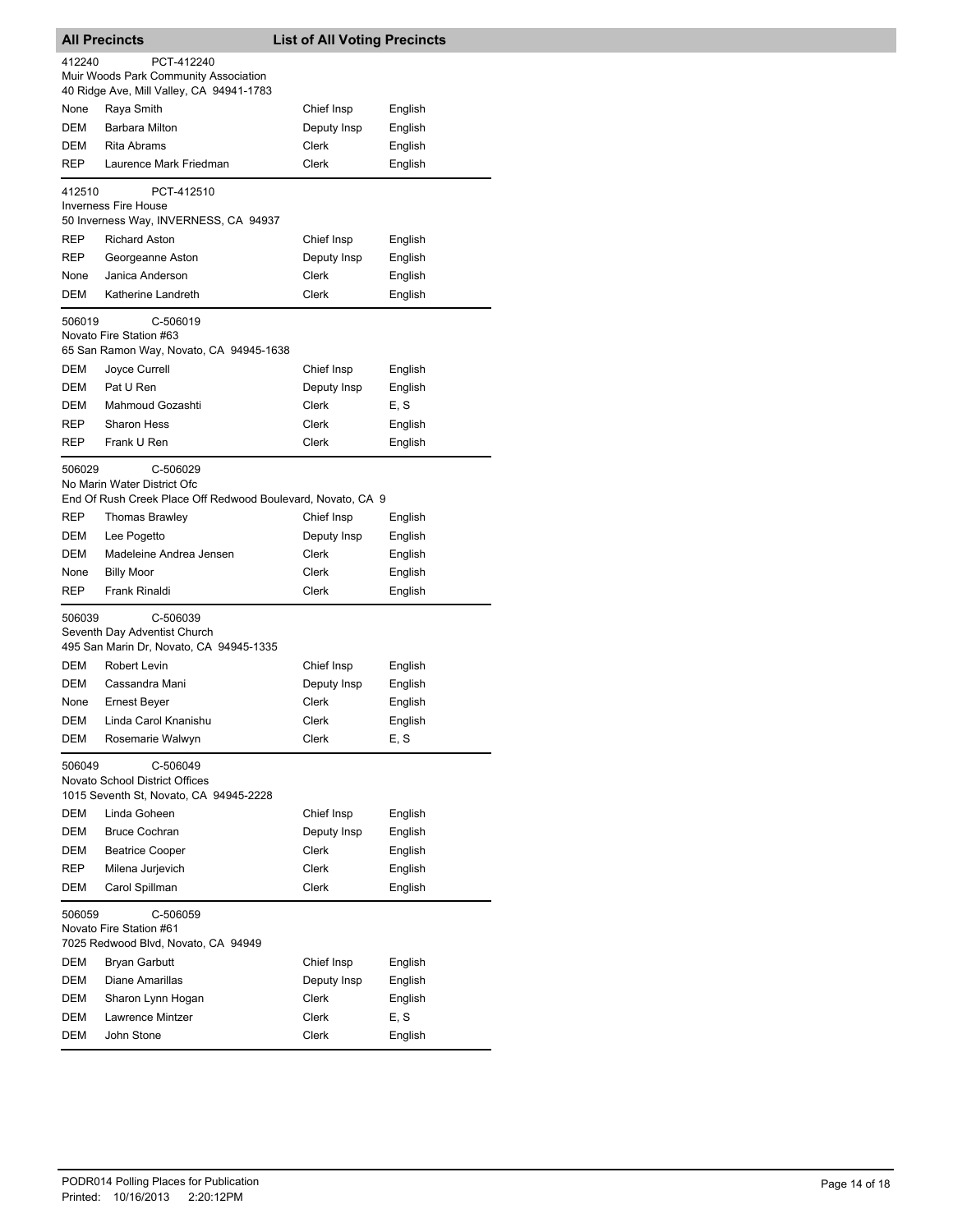|                                    | <b>All Precincts</b>                                                            | <b>List of All Voting Precincts</b> |                    |
|------------------------------------|---------------------------------------------------------------------------------|-------------------------------------|--------------------|
| 506069<br>C-506069                 |                                                                                 |                                     |                    |
|                                    | Hill Community Room                                                             |                                     |                    |
|                                    | 1560 Hill Road, Novato, CA 94947-4002                                           |                                     |                    |
| None                               | Christina Yee                                                                   | Chief Insp                          | English            |
| <b>DEM</b>                         | <b>Ben Dresden</b>                                                              | Deputy Insp                         | English            |
| DEM                                | Mary Bicknell                                                                   | Clerk                               | E, S               |
| DEM                                | Arlene Finn                                                                     | Clerk                               | English            |
| DEM                                | Lela Rose                                                                       | Clerk                               | E, S               |
| 506070                             | PCT-506070                                                                      |                                     |                    |
|                                    | Atria Tamalpais Senior Living<br>853 Tamalpais Ave, NOVATO, CA 94947            |                                     |                    |
| <b>REP</b>                         | Linda Monaco                                                                    | Chief Insp                          | English            |
| <b>REP</b>                         | Joyce Lenaburg                                                                  | Deputy Insp                         | English            |
| DEM                                | <b>Tomaline Hudson</b>                                                          | Clerk                               | English            |
| <b>DEM</b>                         | Lois St Sure                                                                    | Clerk                               | English            |
| 506079                             | C-506079                                                                        |                                     |                    |
| Olive School                       |                                                                                 |                                     |                    |
|                                    | 629 Plum St-park Lot Off Olive, Novato, CA 94945                                |                                     |                    |
| DEM                                | Brenda Gates-Monasch                                                            | Chief Insp                          | English            |
| DEM                                | Jacquelyn Walton                                                                | Deputy Insp                         | English            |
| <b>DEM</b>                         | Rosa Miller                                                                     | Clerk                               | English            |
| REP                                | Diane Schneeweis                                                                | Clerk                               | English            |
| DEM                                | Si Si Semple                                                                    | Clerk                               | English            |
| 506089                             | C-506089                                                                        |                                     |                    |
|                                    | United Methodist Church                                                         |                                     |                    |
|                                    | 1473 South Novato Blvd, NOVATO, CA 94947                                        |                                     |                    |
| DEM                                | Alana Dubost                                                                    | Chief Insp                          | English            |
| <b>REP</b>                         | Karen Illich                                                                    | Deputy Insp                         | English            |
| REP                                | <b>Bonnie Campbell</b>                                                          | Clerk                               | English            |
| REP                                | Carolyn Jacobs                                                                  | Clerk                               | English            |
| REP                                | James O Leary                                                                   | Clerk                               | English            |
| 506099                             | C-506099<br>United Methodist Church<br>1473 South Novato Blvd, NOVATO, CA 94947 |                                     |                    |
| None                               | Nancy Jones                                                                     | Deputy Insp                         | English            |
| DEM                                | Cressida Arnold                                                                 | Clerk                               | English            |
| DEM                                | Joyce Tarlton                                                                   | <b>Clerk</b>                        | English            |
| REP                                | Lesa Williams                                                                   | Clerk                               | English            |
| 506109                             | C-506109                                                                        |                                     |                    |
|                                    | United Methodist Church<br>1473 South Novato Blvd, NOVATO, CA 94947             |                                     |                    |
| DEM                                | Linda Bartlett                                                                  | Deputy Insp                         | English            |
| REP                                | Eric Bergquist                                                                  | Clerk                               | English            |
| REP                                | Gretchen Jackson                                                                | Clerk                               | English            |
| DEM                                | Mary Rothe                                                                      | Clerk                               | English            |
| 506119                             | C-506119<br>Munoz Residence                                                     |                                     |                    |
|                                    | 575 Fairway Dr, Novato, CA 94949                                                |                                     |                    |
| DEM                                | Alice Munoz                                                                     | Chief Insp                          | English            |
| REP                                | Jeanne Desmond                                                                  | Deputy Insp                         | English            |
| DEM                                | Carol Lee Fitzgerald                                                            | Clerk                               | English            |
| DEM<br>REP                         | Lenore Keithley<br>Bonnie Ryan                                                  | Clerk<br>Clerk                      | English<br>English |
| 506129                             | C-506129                                                                        |                                     |                    |
| Ignacio Hills Apartments           |                                                                                 |                                     |                    |
| 431 Ignacio Blvd, Novato, CA 94949 |                                                                                 |                                     |                    |
| GRN                                | Mark Hardin                                                                     | Chief Insp                          | E, S               |
| None                               | Virginia Welsh                                                                  | Deputy Insp                         | English            |
| None                               | Melisa Bell                                                                     | Clerk                               | English            |
| REP                                | Judith Ross                                                                     | Clerk                               | English            |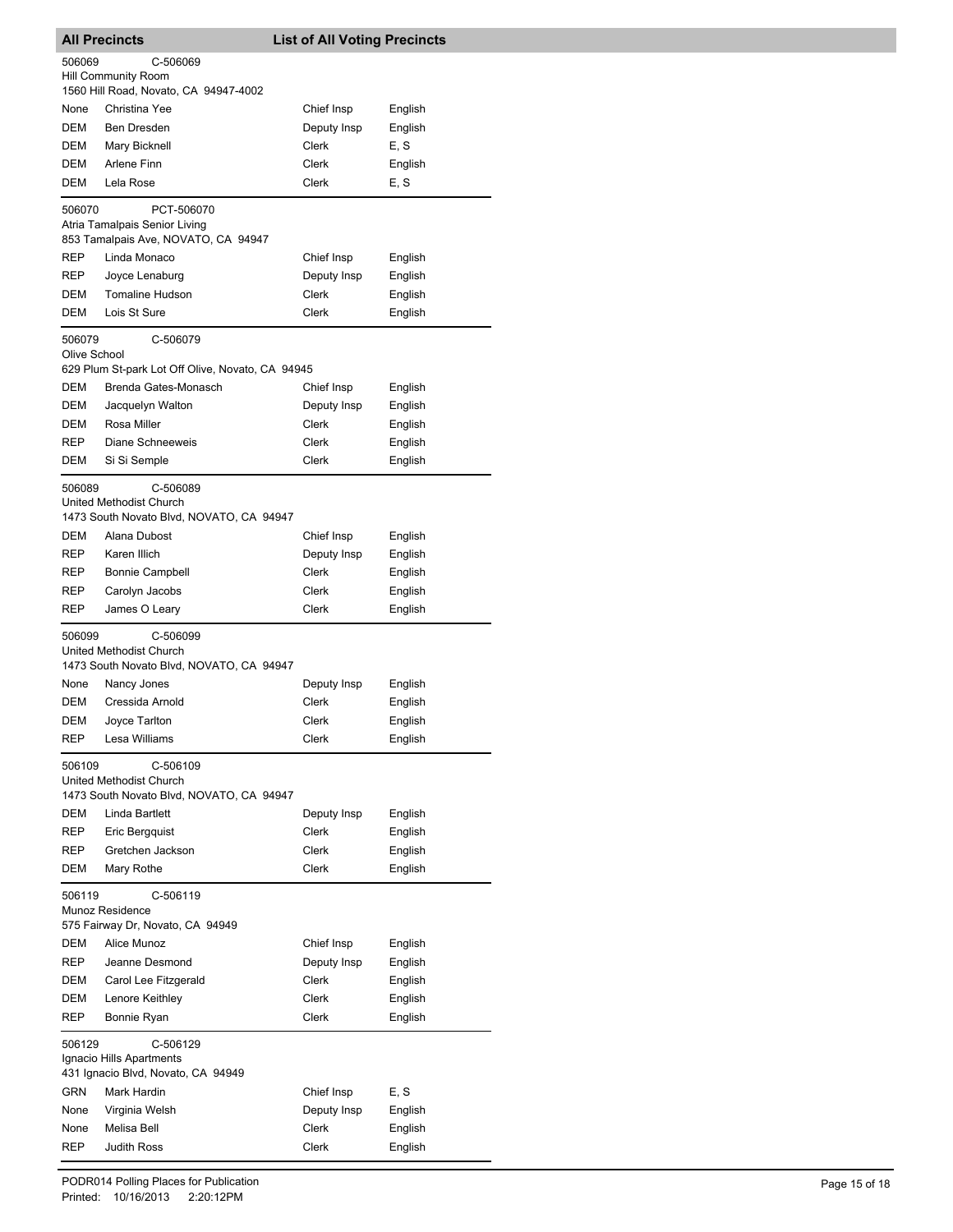| <b>All Precincts</b>                                                      |                                                                           | <b>List of All Voting Precincts</b> |         |  |
|---------------------------------------------------------------------------|---------------------------------------------------------------------------|-------------------------------------|---------|--|
| 506139<br>C-506139                                                        |                                                                           |                                     |         |  |
|                                                                           | Los Robles Mobile Home Park<br>100 Roblar Dr, Novato, CA 94949-6133       |                                     |         |  |
| REP                                                                       | Iva Conrad                                                                | Chief Insp                          | English |  |
| None                                                                      | Carol Bolter                                                              | Deputy Insp                         | English |  |
| REP                                                                       | Avis Buckley                                                              | Clerk                               | English |  |
| REP                                                                       | <b>Elfriede Werth</b>                                                     | Clerk                               | E, S    |  |
|                                                                           |                                                                           |                                     |         |  |
| 506140                                                                    | PCT-506140<br>Presbyterian Church Of Novato                               |                                     |         |  |
|                                                                           | 710 Wilson Ave, Novato, CA 94947                                          |                                     |         |  |
| REP                                                                       | Alan Burton                                                               | Chief Insp                          | E, S    |  |
| REP                                                                       | Victor Aguila                                                             | Deputy Insp                         | E, S    |  |
| REP                                                                       | Dennis Crinnion                                                           | Clerk                               | English |  |
| DEM                                                                       | Paul Lindberg                                                             | Clerk                               | English |  |
|                                                                           | James Shoemaker                                                           | Clerk                               | English |  |
| 506149                                                                    | C-506149                                                                  |                                     |         |  |
|                                                                           | Novato Oaks Inn<br>215 Alameda Del Prado, Novato, CA 94949-6657           |                                     |         |  |
| REP                                                                       | David Reed                                                                | Chief Insp                          | English |  |
| DEM                                                                       | Paula Hafling                                                             | Deputy Insp                         | English |  |
| DEM                                                                       | Erica (rikki) Baum                                                        | <b>Clerk</b>                        | English |  |
| REP                                                                       | Michele Ellen Hague                                                       | Clerk                               | English |  |
|                                                                           | Michanna Michel                                                           | Clerk                               | English |  |
| 506150                                                                    | PCT-506150                                                                |                                     |         |  |
|                                                                           | Bahia Clubhouse                                                           |                                     |         |  |
|                                                                           | 3008 Topaz Drive, Novato, CA 94945-1547                                   |                                     |         |  |
| DEM                                                                       | Monique Saul-Egli                                                         | Chief Insp                          | E, S    |  |
| DEM                                                                       | <b>Shirley Printz</b>                                                     | Deputy Insp                         | English |  |
| DEM                                                                       | Renee Landstrom                                                           | Clerk                               | English |  |
|                                                                           | Jesse Shepherd                                                            | Clerk                               | E, S    |  |
| 506159                                                                    | C-506159                                                                  |                                     |         |  |
|                                                                           | <b>Hamilton Arts Center</b>                                               |                                     |         |  |
|                                                                           | 500 Palm Dr, Novato, CA 94949-5004                                        |                                     |         |  |
| <b>REP</b>                                                                | Donald Violin                                                             | Chief Insp                          | English |  |
| None                                                                      | <b>Christine Rice</b>                                                     | Deputy Insp                         | English |  |
| DEM                                                                       | <b>Bruce Hope</b>                                                         | Clerk                               | English |  |
| DEM                                                                       | Joan Hope                                                                 | Clerk                               | English |  |
| REP                                                                       | Arvo Toukonen                                                             | Clerk                               | English |  |
| C-506169<br>506169                                                        |                                                                           |                                     |         |  |
|                                                                           | Marin Valley Mobile Country Club<br>100 Marin Valley Dr, NOVATO, CA 94949 |                                     |         |  |
| REP                                                                       | Everett Farey                                                             | Chief Insp                          | English |  |
| REP                                                                       | Peter Schunk                                                              | Deputy Insp                         | English |  |
| REP                                                                       | Barbara Morrisey                                                          | Clerk                               | E, S    |  |
| None                                                                      | Stephen Rockwell                                                          | Clerk                               | English |  |
| 506179<br>C-506179                                                        |                                                                           |                                     |         |  |
| Marin Valley Mobile Country Club<br>100 Marin Valley Dr, NOVATO, CA 94949 |                                                                           |                                     |         |  |
| DEM                                                                       | Mary St Clair                                                             | Deputy Insp                         | English |  |
| DEM                                                                       | Royanne Marshall                                                          | Clerk                               | English |  |
| DEM                                                                       | <b>Bernice Rollin</b>                                                     | Clerk                               | English |  |
| 506189                                                                    | C-506189<br>Novato Fire Station #62                                       |                                     |         |  |
|                                                                           | 450 Atherton Ave-corner Olive, Novato, CA 94945-3461                      |                                     |         |  |
| DEM                                                                       | Karen Olson                                                               | Chief Insp                          | English |  |
| None                                                                      | Jacqueline Ford                                                           | Deputy Insp                         | English |  |
| REP                                                                       | David Dahlin                                                              | Clerk                               | English |  |
| REP                                                                       | Stephen Kory                                                              | Clerk                               | English |  |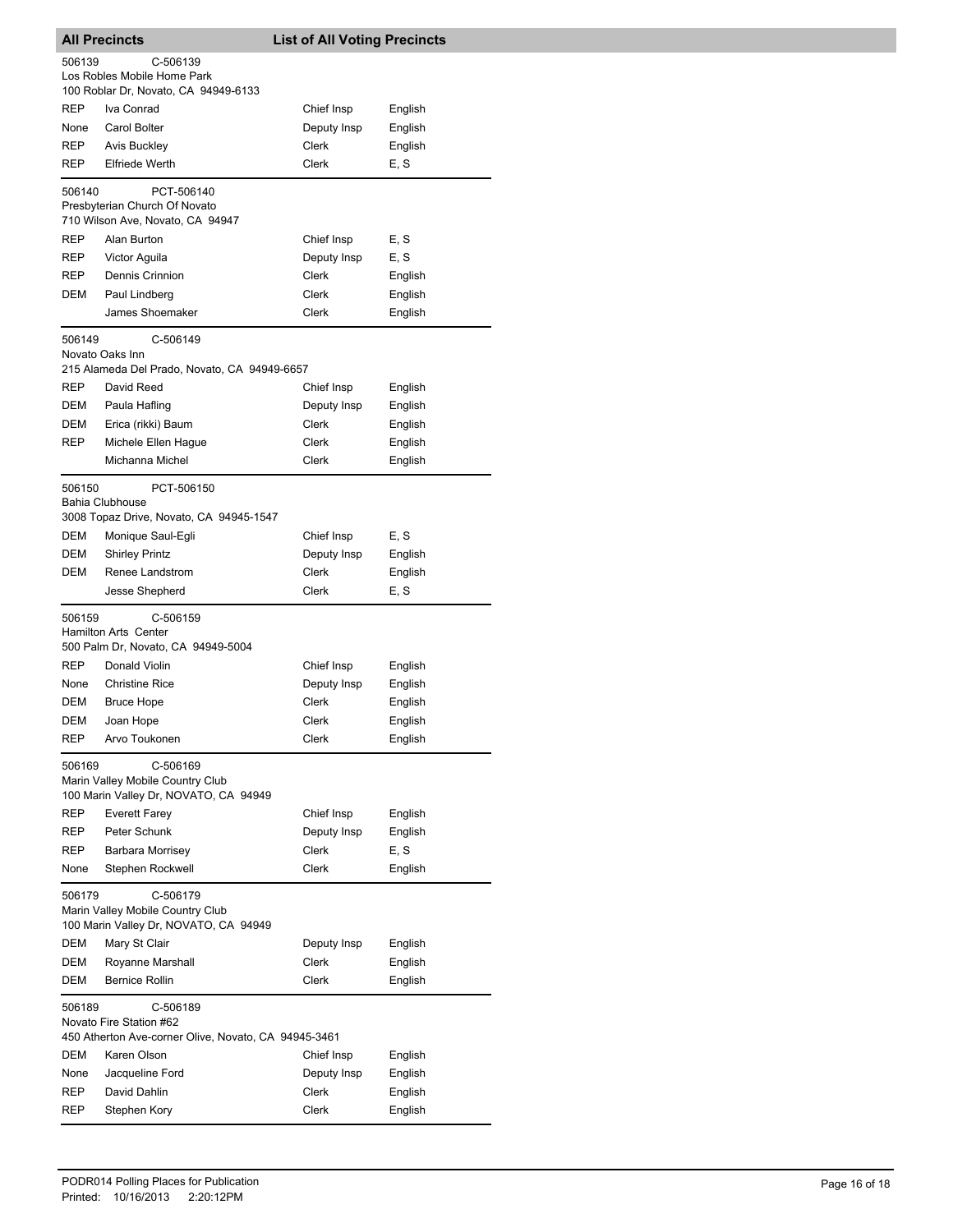| <b>All Precincts</b> |                                                                                       | <b>List of All Voting Precincts</b> |         |
|----------------------|---------------------------------------------------------------------------------------|-------------------------------------|---------|
| 506199               | C-506199<br><b>Bel Marin Community Center</b><br>4 Montego Key, Novato, CA 94949-5301 |                                     |         |
| DEM                  | Craig Flechsig                                                                        | Chief Insp                          | English |
| DEM                  | Jean Harris                                                                           | Deputy Insp                         | English |
| <b>REP</b>           | Maureen Ahsani                                                                        | <b>Clerk</b>                        | English |
| <b>REP</b>           | Pius Zuger                                                                            | Clerk                               | English |
| 512230               | PCT-512230<br>Presbyterian Church Of Novato<br>710 Wilson Ave, Novato, CA 94947       |                                     |         |
| <b>DEM</b>           | Connie Fischer                                                                        | Deputy Insp                         | English |
| <b>REP</b>           | Stephany Burton                                                                       | Clerk                               | English |
| <b>REP</b>           | <b>Edward Fischer</b>                                                                 | <b>Clerk</b>                        | English |
| 512340               | PCT-512340<br>Ignacio Hills Apartments<br>431 Ignacio Blvd, Novato, CA 94949          |                                     |         |
| <b>DEM</b>           | Michele Keller-Sheehan                                                                | Deputy Insp                         | E, S    |
|                      | <b>Bri Duncan</b>                                                                     | Clerk                               | English |
| DEM                  | Leslie Purdy                                                                          | Clerk                               | English |
|                      | <b>Walt Viviani</b>                                                                   | Clerk                               | English |
|                      |                                                                                       |                                     |         |